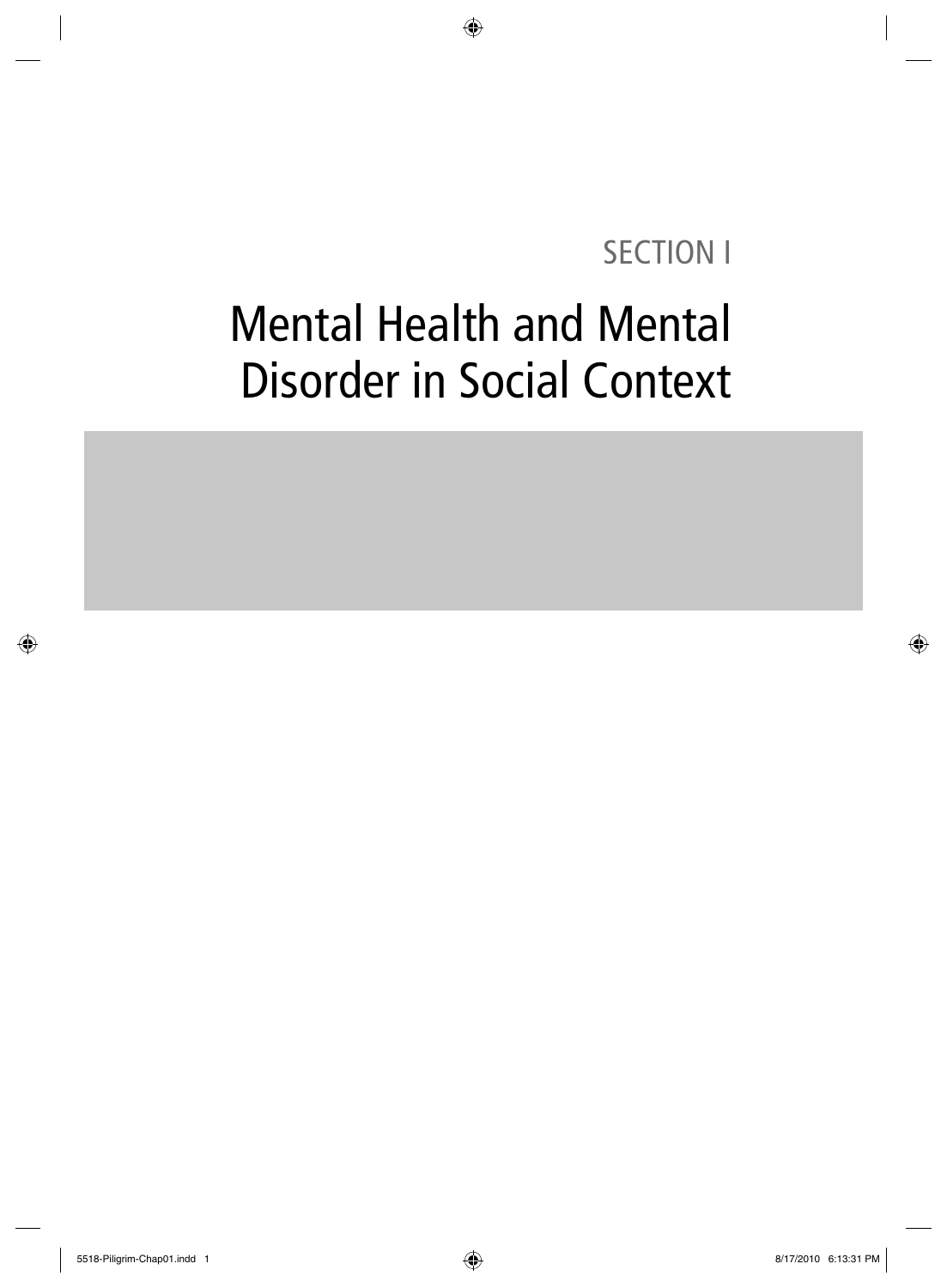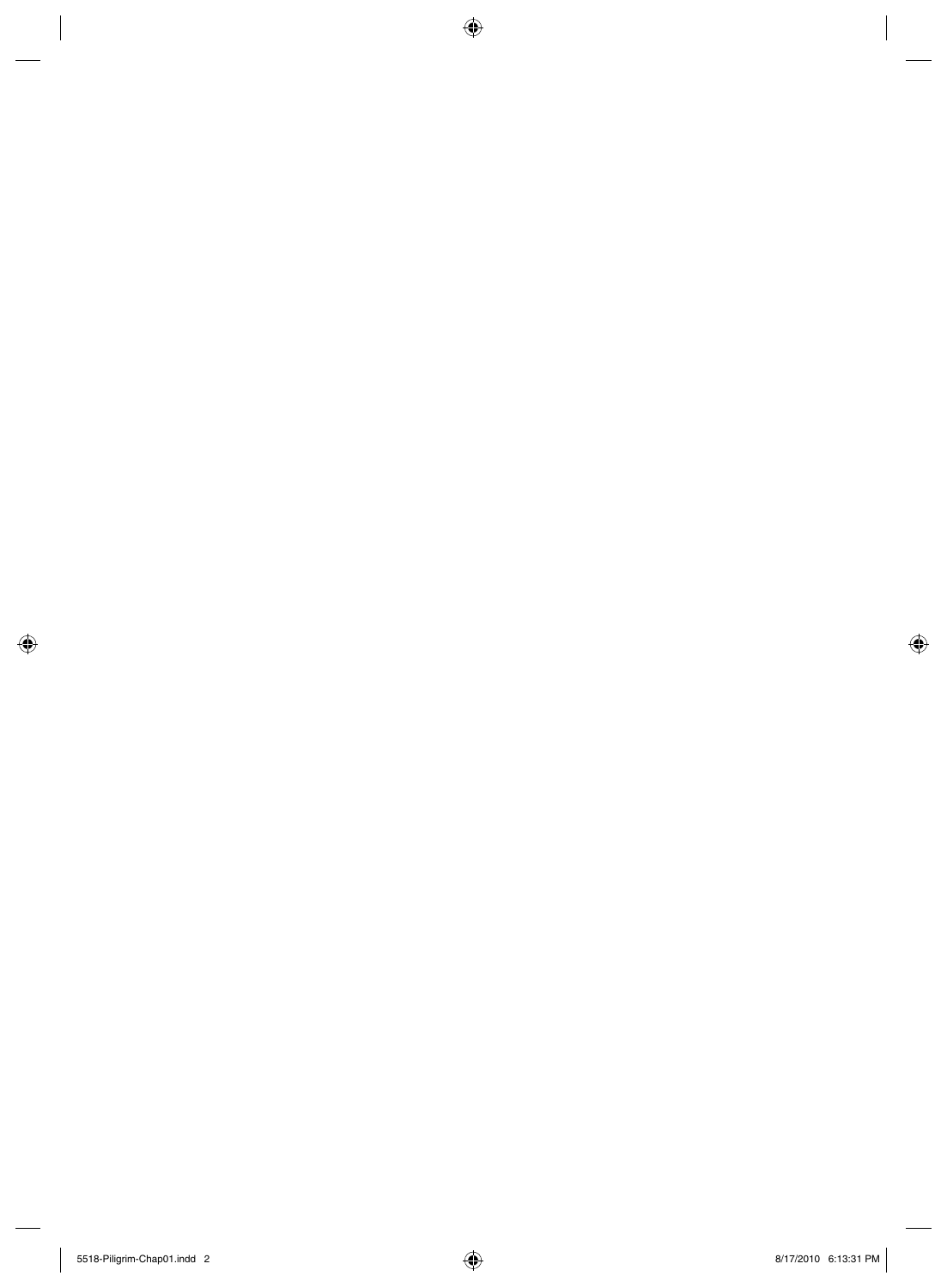## Editors' Introduction

⊕

The first chapter is written by a medical geneticist, Angus Clarke. As will be clearer in later chapters (see Thomas and Bentall in Section 2) bio-reductionism remains a recurring point of contention and grievance for social scientists studying mental health. It is useful then to begin with this topic but written by a professional biologist with a critical eye about, and commitment to, 'the social'. Clarke explains in some detail how geneticists think about behaviour, dismissing at the outset strong claims from either side of the 'nature–nurture' debate. He provides a useful and informed discussion for readers with no background in genetics about how that broad field considers mental disorders. Not only does this field entail empirical complexity, it also implies some pre-empirical questions about conceptual coherence in relation to distinctions between the normal and the abnormal.

In line with these more fundamental pre-empirical questions, if the empirical link between genetics and behaviour in its social context is complicated it is not a simple matter either to 'measure' mental disorder as the next chapter indicates. Jerome Wakefield and Mark Schmitz address this vexed question, in particular relation to community samples, which contain people who have had no professional contact and do not (necessarily) view themselves as being mentally disordered. The problems of both reliability and construct validity for psychiatric epidemiology also remain for social scientists, especially those reliant on nosological systems, such as DSM (from the American Psychiatric Association) or ICD (from the World Health Organization). Funding agencies like the NIMH in turn demand their use (whatever doubts might be harboured by individual researchers). The detailed methodological challenges addressed in this chapter are particularly pertinent to consider in the light of the DSM now going into a fifth edition, due to

5518-Piligrim-Chap01.indd 3 518-Piligrim-Chap01.indd 8/17/2010 6:13:31 PM /17/2010

⊕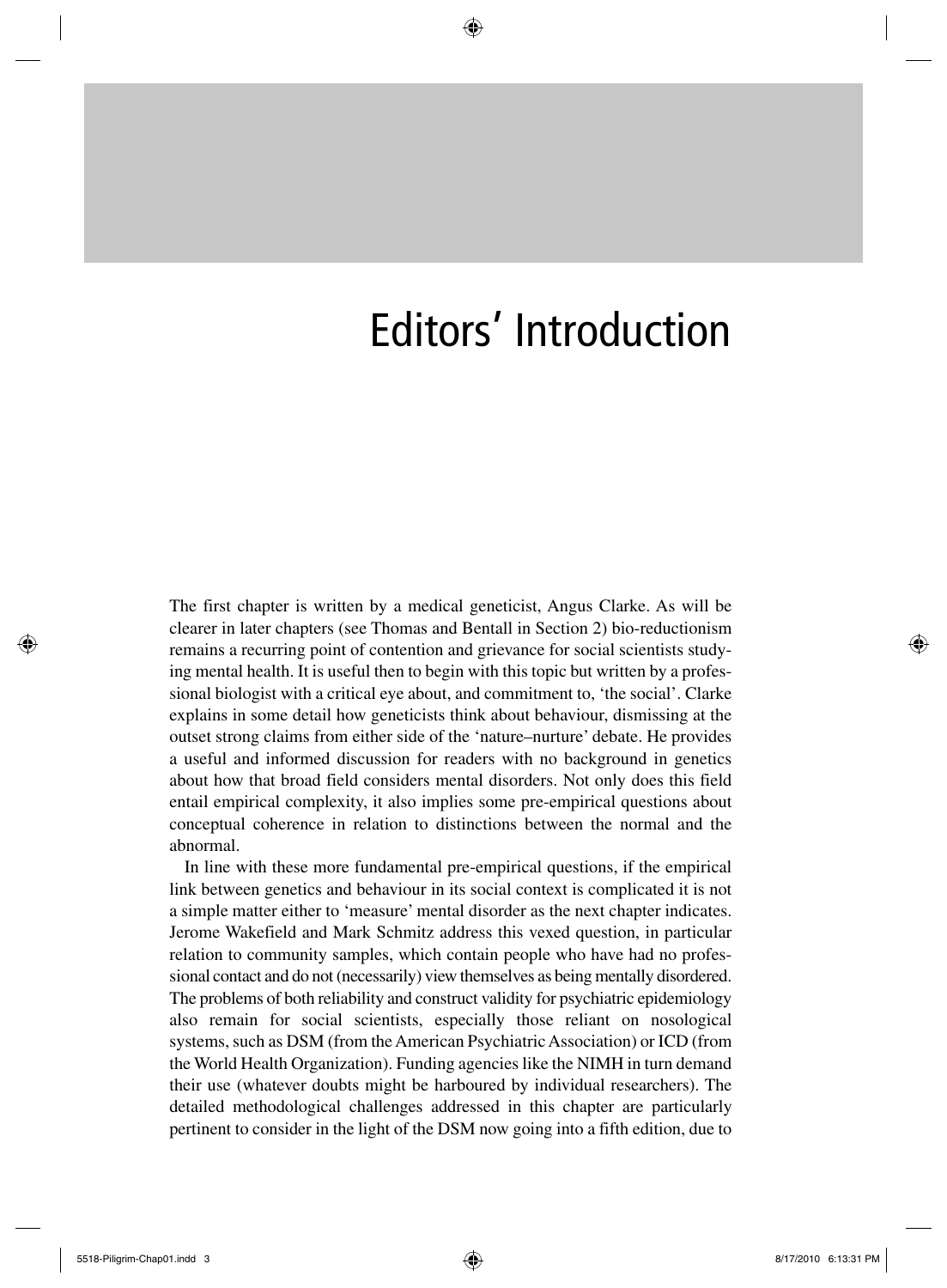appear in May 2013 (http://www.dsm5.org/pages/default.aspx). This further revision is being constructed at a time when hard and fast distinctions between particular disorders and between many disorders and normality are often still not easy to make.

In the next chapter, Benedikt Rogge offers a contribution from Germany (a special thanks to him, from us, for rising to the challenge, so admirably, of writing in a second language). He addresses the recent pre-occupation within social science and social policy about wellbeing and positive psychology and begins where the last chapter left off: mental health is a fuzzy concept. After the problems of defining mental health and mental disorder are addressed, Rogge then summarizes the shift towards 'positive psychology' and places it within a wider sociological context of debate about 'the self'. This draws our attention to the disciplinary separation (as well as potential common interest) between psychiatry, psychology and sociology. Positive psychology and the sociology of the self may now be complementary exercises to place alongside the clinical focus on defects, pathology and distress found in psychiatry and clinical psychology.

This prospect is also picked up in the next chapter by Gillian Bendelow, who begins as a sociologist with a focus on emotional health as a discourse to be considered separately from the concerns of clinical professionals. In particular she wants to start a discussion about mental health and the emotions with a reconsideration of the traditional psycho-somatic split, the legacy of Cartesian dualism. Her attention to medicalization and the limits of a focus on biomedical antecedents links to later chapters (particularly from Olafsdottir in this section and Thomas and Bentall in the next). However, Bendelow also cautions against the risks of new emphases on holism, which create the spectre of 'healthism' and invite new forms of surveillance and social control.

The next chapter returns us to social epidemiology, with a particular focus on ethnicity and race from a British viewpoint. James Nazroo and Karen Iley emphasize the role of social and economic inequalities in the production of both ethnic/ racial differences in risk of severe mental illness. Those inequalities also construct the experience of ethnic/racial minorities, when their members experience mental health problems and have services contact. However, this chapter appears in this part of the book rather than the next because the process of service contact mirrors wider social processes about race and inequality. This and other chapters (see Chew-Graham, Hermann and Secker in the next section of the book) are a window into the established class gradient in mental health, which we simply take for granted now as social scientists (see our preface). The authors go on to examine methodological criticisms of studies in the field to date and round off their chapter with a consideration of the experience that ethnic/racial minorities have of their problems, which connect the experience of service contact with the shared wider racialised context which both patients and services are embedded in.

If race is one important dimension to the experience of mental health problems, so too is gender. This topic is discussed by Jane Ussher with a focus on the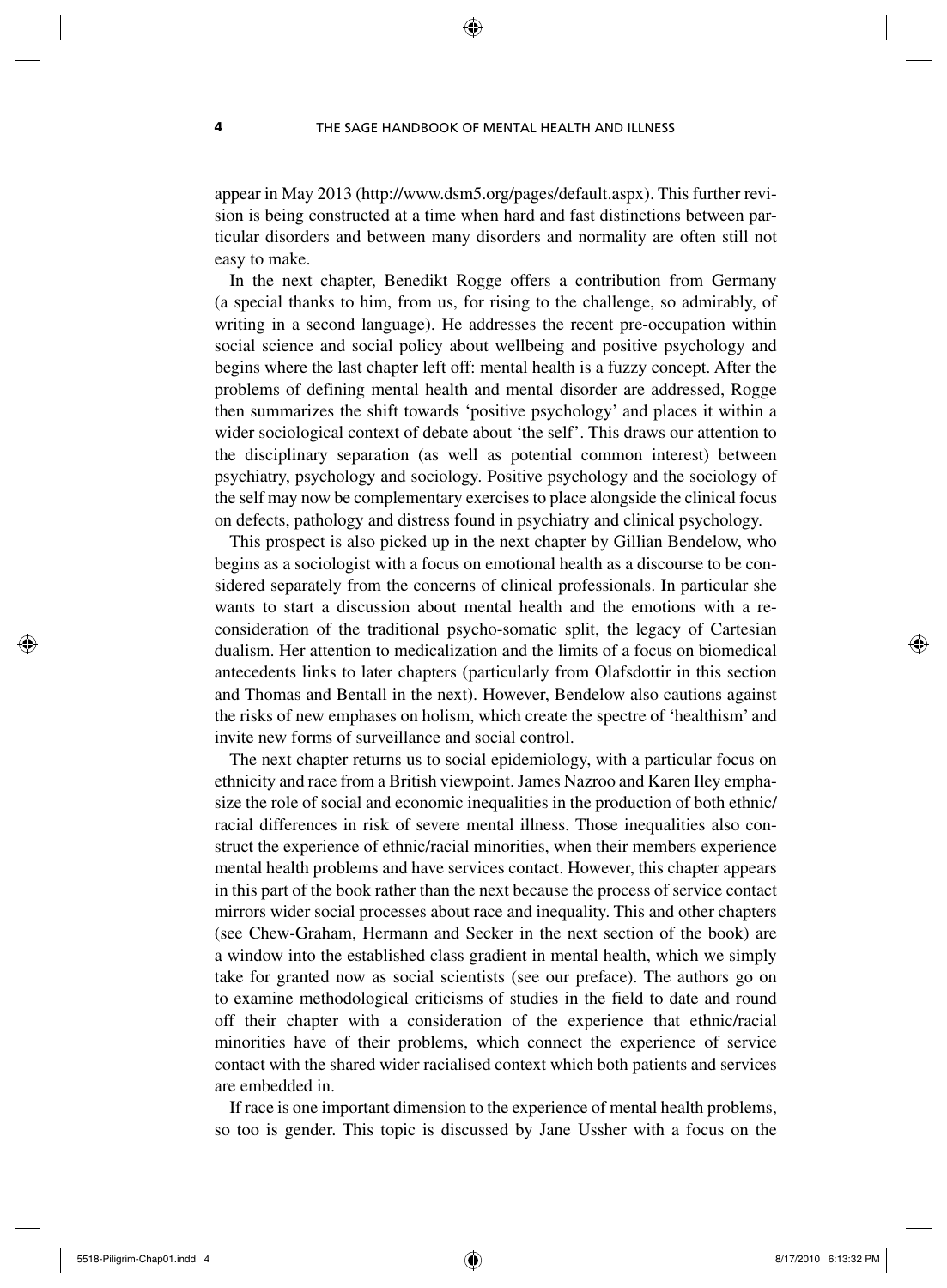experience of depression. She looks at the extensive empirical evidence on gender differences in the diagnosed incidence of depression and prevalence but then goes on to explore competing explanations. The latter include hormonal, as well as psychological and sociological accounts, especially in relation to material and role inequalities. She also introduces other variables, which are important but contested; domestic violence and lesbian relationships (discussed as well later, in the chapter by Pilgrim and Rogers). Gender inequality is thus posited as an important source of mediation between social stressors and personal distress. Ussher also summarizes some evidence on cultural differences, which is extended in the next contribution, also written from Australia.

Renata Kokanovic discusses depression, but this time in relation to the crosscultural challenges of formulating the meaning of experienced and expressed distress. Her examination of depression raises some important conceptual points suggested in earlier chapters; Ussher's just noted, but also those from Bendelow, Rogge and most fundamentally from Wakefield and Schmitz. Can we readily distinguish depression from normality and is misery experienced and expressed in the same way in all cultural contexts? Given that the World Health Organization has been concerned about a 'pandemic' of depression, the other question implied is 'a pandemic of what?' Kokanovic's exploration allows us to reflect on these questions and like Ussher raises some challenges for social scientists about the tensions between realist and constructivist accounts of common distress.

Questions of stress and experienced distress are then considered more extensively by Susan Roxburgh, who focuses on the stress process model. This consists of three primary elements: stressors, intervening explanatory variables, and stress outcomes. Each of these elements is considered in turn by the author. The intervening variables include resources, such as social support, which are picked up for more consideration at the end of the book in the chapters by Secker and Pescosolido. Finally Roxburgh looks at the outcomes of stress, especially depression (sadness, demoralization and alienation) and anxiety (feelings of tension, restlessness and irritability). These are the main often mixed manifestations of 'common mental disorders' treated in primary care (see Chew-Graham in Section 2).

In the subsequent chapter by Scott Schieman, the stress process model is also used as a framework for understanding the relationship between faith and mental health. Despite a common assumption about secularization, belief in God as a causal agent remains important for many people (even if they have no agreed named religion or attend religious rituals regularly). For this reason, Schieman argues that it is important for students of mental health in society to look carefully at the interaction of faith, stressors and personal resources. This reminds us of the importance of 'intervening explanatory variables' in Roxburgh's earlier account. It is also is an opportunity to rehearse competing arguments about whether religion is pathogenic or helpful in the lives of ordinary people.

In the next chapter Brea Perry joins one of us (BAP) to consider the emergence of stigma about mental disorder, especially in relation to that identified in early life. On the one hand, prevalence rates of recorded mental disorder are at their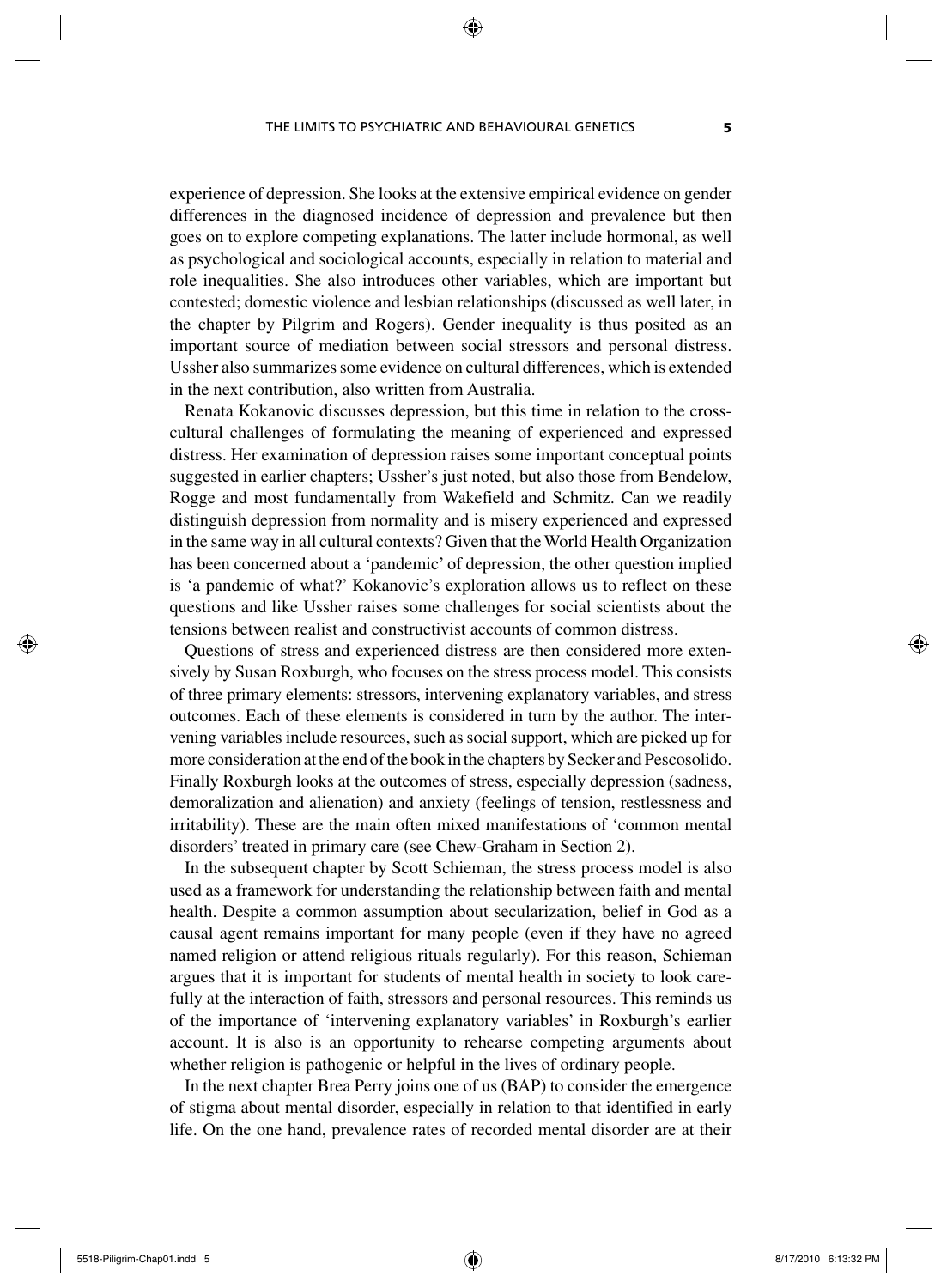highest in the very young (and the very old), on the other we know little about public attitudes towards childhood problems. This chapter provides an empirical account from the USA of how the general public comprehends health conditions in childhood (ADHD, depression and asthma). This makes a start at producing an evidence base about ordinary understandings of childhood problems that might be the basis for public education and other policies.

Stigma is addressed in a more general way by Graham Scambler in the next chapter, which starts with Goffman and Wittgenstein as early authoritative discussants about the separation of normal from non-normal conduct in society. Stigma has to be considered in the same sociological breath as norms: it cannot be understood as a free-standing topic. Scambler places specific consideration about mental illness within a wider context of the sociology of stigma and in relation to labelling theory, biographical disruption and narratives of personal tragedy. He extends this to challenges from disability theory, moving on to a discussion about the possibility of stigma reduction programmes. Once more, this discussion brings in some ontological and epistemological aspects of social science, in relation to the tension between materialist and constructivist accounts.

If stigma is one outcome of norm transgression, then the re-framing of the latter, from sin and crime to illness, is the starting point of Sigrun Olafsdottir's exploration of medicalization, with attention being paid to the interests of the medical profession, the drug companies and managed healthcare. As she notes, this confluence of interests is at its most obvious in the USA and hence the stronger interest in the medicalization thesis there than in other parts of the world. The author provides a critique of this US-bias in theorizing medicalization and introduces a comparative approach as a corrective. This does not undermine the basic model of medicalization but it does imply a needed sensitivity to cross-national/ cultural differences.

In the final chapter in this section of the book two of us (DP and AR) start with a criticism of the taken-for-granted cultural assumption about mental disorder as the source of danger. We argue that a more valid account should understand it as a two way street. Danger is also a common source of mental disorder- in the home, on the streets, in the workplace and most dramatically in war zones. (The chapter by Roxburgh on stress is pertinent here, as is the part of Ussher's chapter that has already considered domestic violence.) The notion of danger is discussed in relation to both violence and risk and this permits us to note the tension, which exists in debates about mental health policy in relation to social control (serving the state and third party interests) and beneficent paternalism (the use of legal powers to ensure treatment of mental disorder). This policy emphasis starts to explore topics to appear in Section 2, especially in the chapters from Scull and Rose and Campbell.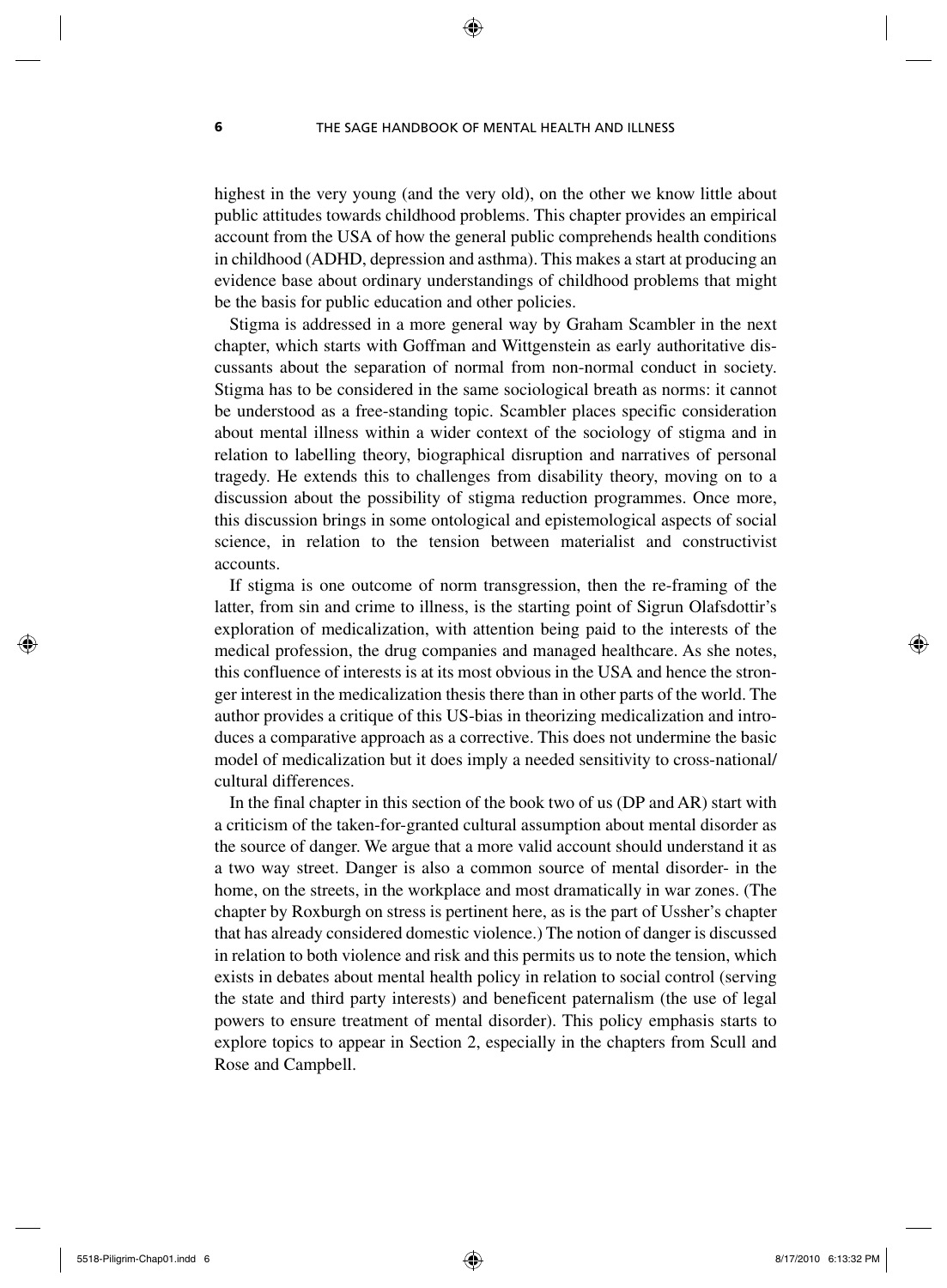# The Limits to Psychiatric and Behavioural Genetics

⊕

Angus Clarke

1

#### INTRODUCTION

⊕

My starting assumption, is that genes are 'involved in' behaviour; consequently, genetic variation contributes to variation in behaviour. To deny that would be not merely unreasonable but incoherent, although there is still some appetite for the old nature–nurture pseudo-controversy. The too-crude dismissal of the importance of genetic factors can still appeal to those who enjoy attacking the strawman genetic determinist, who is thought to argue for the 'primacy' of genetics over the environment (Sonuga-Barke, 2010). If there is any sense in talk of the 'primacy of genetics', it is that an individual's set of genes is given and fixed from conception and is from then on available for interaction with the (changing) environment. What does not make sense is to think of either an individual's genes or their environment as being the principal determinant of future behaviours in isolation from their environment or their genes (respectively).

A full repertoire of genes is required for all behaviour (whether the latter is designated as normal or abnormal). All but a few of the smallest chromosomal deletions, that result in some genes being present in one copy per cell instead of the usual two, are associated with cognitive impairment and therefore with difficulties for the individual in organizing their behaviour. Even chromosomal duplications – resulting in three copies of the relevant genes – usually affect cognition and behaviour as well as other aspects of growth and development.

5518-Piligrim-Chap01.indd 7 8/17/2010 6:13:32 PM /17/2010 6:13:32 PM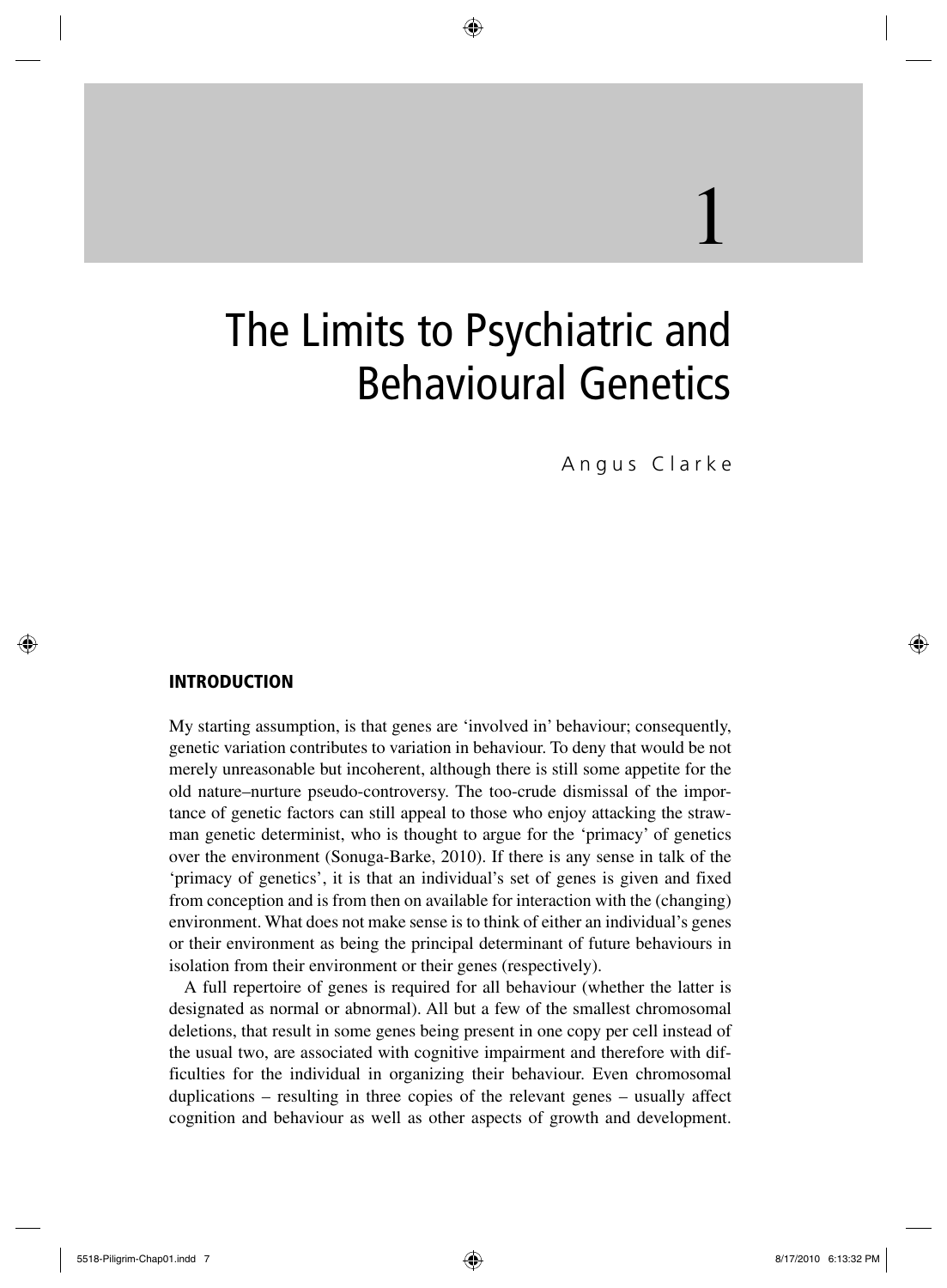Such chromosomal anomalies become interesting – and challenge our understanding – when we find that a particular deletion or duplication is associated not merely with a diffuse cognitive impairment but with some more specific and unusual behaviours. The idea that a disruption to the set of chromosomes leads to a 'spanner in the works' and thereby a disruption to thought and communication can be accommodated within a very primitive model of 'genes acting within the brain'; but how would a specific chromosomal anomaly lead to a specific behavioural anomaly?

The types of evidence we can draw upon to assess the effects of genetic variation on psychiatric disease and behaviour more generally include observations of people with disturbances of cognitive development and behaviour (including mental illness), where there is a good reason to accept a chromosomal or genetic basis for the disturbance. We might also observe the familial clustering of diagnosed mental illness or cognitive impairment, sometimes presented in terms of 'heritability'. In addition, we might have an apparent association of genetic variants from across the genome with diagnosed mental illness or a variation in behavioural traits.

In this chapter, I examine the types of evidence and argument that have been used to relate genetic factors to behaviour, primarily that deemed to be abnormal. We consider what types of conclusion such evidence is able, in principle, to support in the light of a realistic model of gene–environment interaction.

#### EVOLUTION AND ETHOLOGY

One context in which genes are related to behaviour is in discussions of our evolutionary past. It is clear that the behavioural patterns enabled by our genes have been compatible with our survival as a species. This has always entailed both cooperation and competition with our fellow humans; it is with whom one cooperates, with whom one competes that is important. Observations of primate behaviour can give insight into our remote past because our ancestors resembled contemporary primates (Cheney and Seyfarth, 2007). However, while such accounts may tell us something about the evolutionary success of different behavioural strategies, they do not allow us to draw inferences about how specific genes are related to particular behaviours. The genetic constitution of a species will impose constraints on the repertoire of behaviours available to an individual of that species but this gives us no access to understanding the way in which the genetic variation between individuals leads them to behave differently.

Armchair evolutionary reflection leads us to consider how the behaviour of an individual will let him or her contribute maximally to the next generation of the species. Such an approach focuses on competition within a species and forces us to acknowledge the importance of *sexual* selection, as well as the narrower type of natural selection for mere survival. While we must combat parasites and infectious diseases in order to survive, and be able to endure occasional injury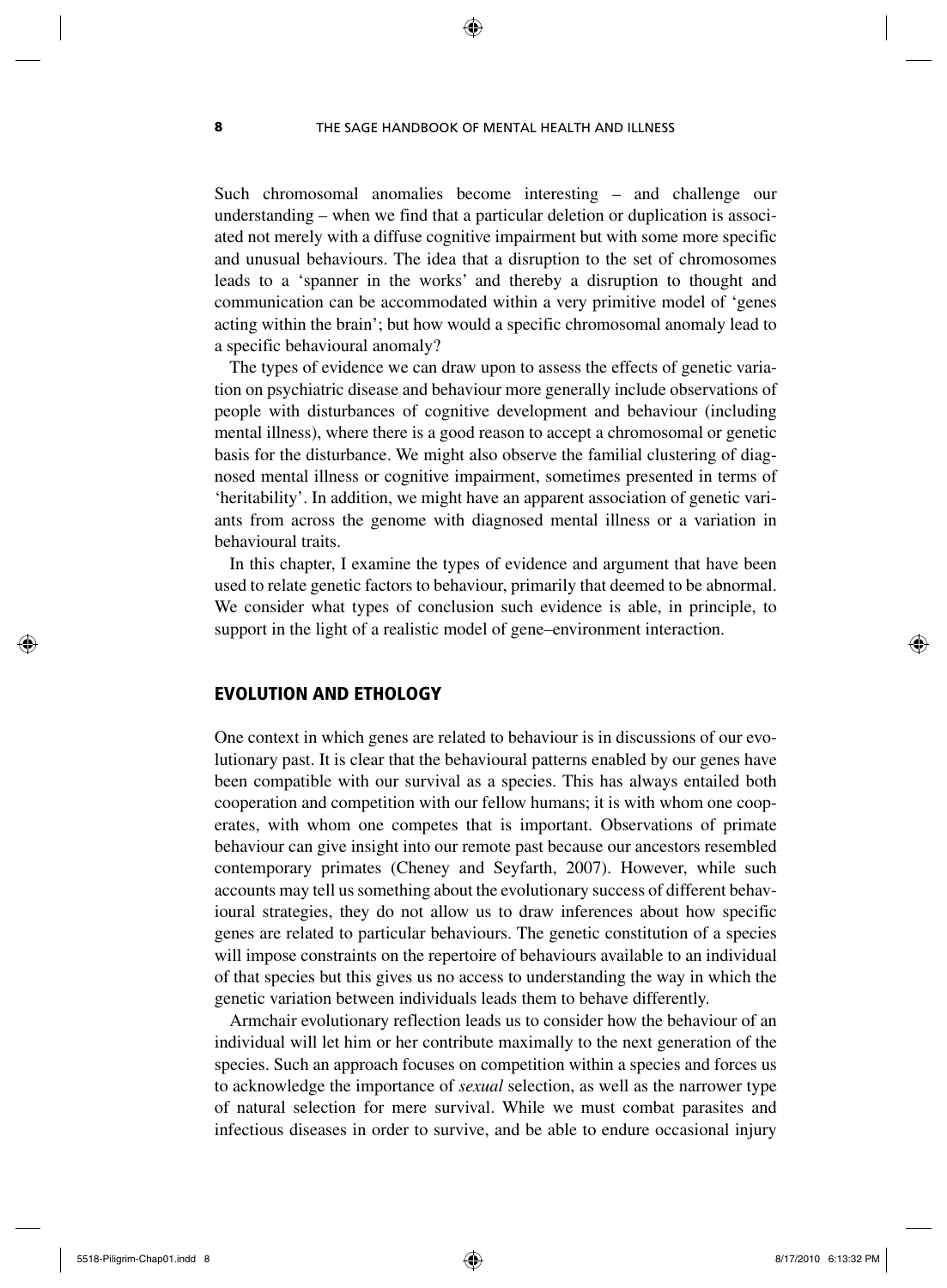⊕

and famine, such qualities will not be transmitted to the next generation if we leave no offspring that is, if we cannot attract a mate and ensure that our children survive to maturity. A crude Darwinian approach starts from the position of 'selfishness' to identify the behavioural traits that will prove to be essential for individuals both to survive and to reproduce effectively. However, can we account through such reasoning for the range of human behaviours found in modern societies?

With such a question, as in science generally, one must search for the 'counterexamples' that could disprove a hypothesis. One obvious question has related to altruism. How can one make sense of apparently altruistic behaviour, such as issuing a warning cry about a predator or assisting members of the species in rearing their offspring, within a Darwinian framework? Risk-taking or burdensharing by one individual on behalf of others can be accounted for through the conventional operation of natural selection, if those helped in this apparently 'altruistic' fashion are relatives. In such circumstances, the 'altruist' is promoting the survival of relatives and thereby the transmission of his/her own genes when they are passed on by a relative. Such considerations apply in particular to some of the social insects, as with sterile worker bees labouring to ensure the success of the hive, but also to birds and mammals with cooperative rearing of the young. More complex patterns of indirect reciprocity in human societies may have developed from such practices (Nowak and Sigmund, 2005) and looking for cooperation between non-kin does not provide clear counter-examples (Clutton-Brock, 2009).

Evolutionary psychology constitutes an attempt to account for a range of human behaviours and attributes – normal and abnormal – by postulating similarly 'natural' processes, explicable in terms of natural selection. Its weakness is that the processes it describes must have happened in the distant evolutionary past if they are to account for human behaviours, personality traits and psychopathology evident today. This field of enquiry is all too vulnerable to the criticism that it is essentially a series of Kiplingesque speculations in the tradition of the 'Just So Stories'. The descriptions of human gender roles and personality types may ring true, or may at least be amusing, but the causal accounts are largely speculative, neither adding firm knowledge nor yielding useful (testable) hypotheses.

However, despite this criticism, there are of course good reasons for expecting different patterns of social behaviour in male and female humans, as in many other animals, not only primates. One especially important factor in recent human evolution may have been the appearance of spoken language, which may have led to the rapid development of 'wit' – in both senses – through female choice of mate and the processes of sexual selection. However, one can only speculate about the details and the naturalistic fallacy – arguing from 'is' to 'ought' – is all too common in this domain. From the possibility that our hunter-gatherer forebears may (at certain times, in certain places) have had a particular pattern of social organization, we can draw no conclusions about how we *should* organize our collective lives today.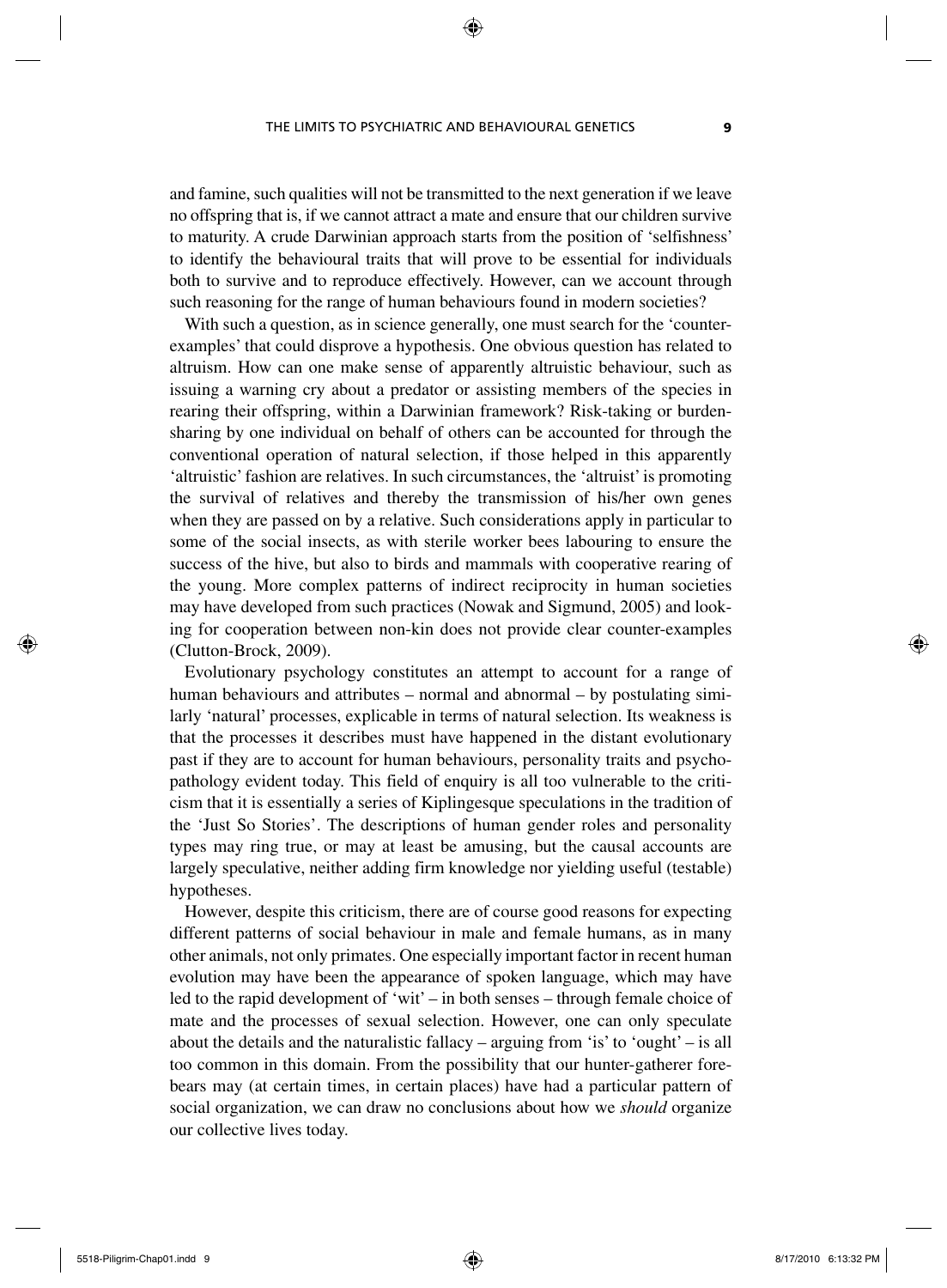#### **10** THE SAGE HANDBOOK OF MENTAL HEALTH AND ILLNESS

⊕

Claims about 'intelligence' are related to the speculations of evolutionary psychology. Thus, the idea that the human X chromosome is especially involved in 'intelligence' receives a limited degree of support from some evidence. There does appear to be an excess of X chromosome genes among those in which mutation causes serious cognitive impairment (Turner, 1996), although that does not allow one to conclude that variation in genes on the X chromosome accounts for more than that chromosome's rightful share of the genetic contribution to variation in intelligence (however, this is measured). Such reasoning is entirely invalid. Furthermore, these claims ignore the greater chance of a gene on the X chromosome coming to attention through mutation and the greater chance of the mode of inheritance being apparent.

In summary, an evolutionary (Darwinian) approach to the study of animal (and human) behaviour is necessary – "nothing in biology makes sense except in the light of evolution" – *but* such an approach is limited in what it can establish as fact about the past or, as desirable, about the present. There are altogether too many examples of popular science writing that seek for solutions to today's social and political problems through the application of crude ideas about our collective past.

#### 'IT'S A KNOCK-OUT': STRUCTURE AND FUNCTION IN THE BRAIN

Other approaches in addition to genetics have been taken in the search for understanding of the central nervous system (CNS). These approaches all have in common a commitment to the reductionist project. This is not intended as a criticism because a reductionist approach has to be the starting point for any scientific study of the central nervous system. Only in this way can one recognize the limits of reductionist explanation – by coming up against them. Assigning functional roles to specific regions of the brain through the analysis of the effects of damage from tumour, infarction, haemorrhage or experimental lesions is a long-established approach that was essential in the early stages of neuroscience and remains so today. The central difficulty of this approach has been to understand the rules of inference from the observations made, which are remarkably similar between the different contexts of neuroscience and genetics. In neuroscience, what can one conclude about the function of part  $X$  of the brain if behaviour  $Y$  occurs when a lesion is produced there? In genetics, what can one conclude from the emergence of behaviour Q when gene P is inactivated or altered (mutated) in some other way?

In relation to neuroanatomy, there has been a progressive development of our ability to make such inferences as the working model of the brain has increased in sophistication through the accumulation of our knowledge of previous observations and experimental interventions. The *normal* function of one of the basal ganglia, for example, might not be most helpfully understood as the suppression of involuntary contra-lateral writhing movements, although that might be the most prominent feature of a lesion there, whether pathological or experimental.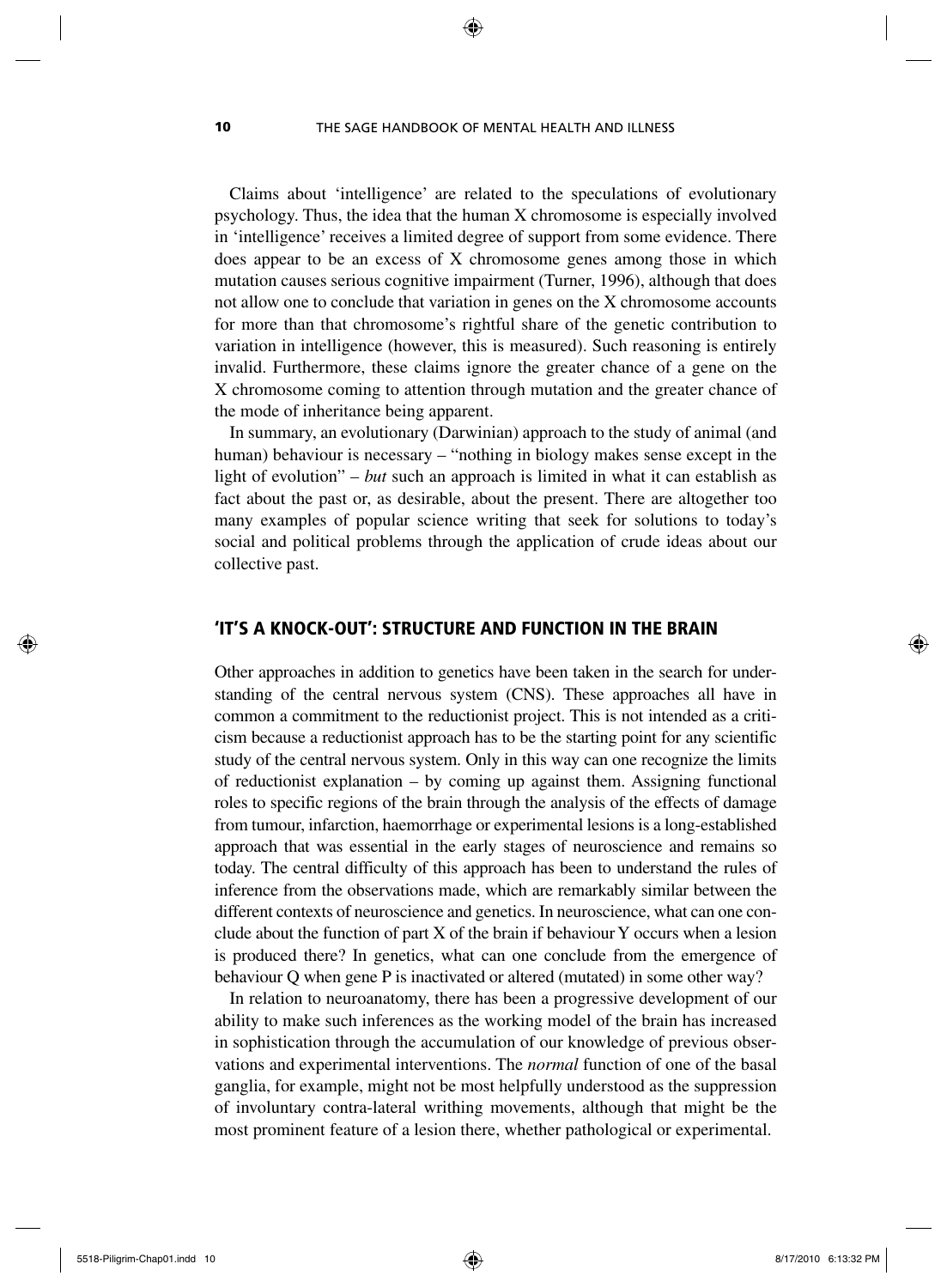⊕

There has been a similar process of sophistication in our understanding of the function of genes. The naming of genes is now more formalized but used to be based upon the phenotype that arose when a mutation occurred in the gene. The 'white-eye' gene of *Drosophila* usually produces eye pigment, which is not produced when the gene is mutated so that the eyes are then white. In one sense, this leads to a paradoxical naming of a normal gene or the corresponding protein by its opposite (as with the dystrophin protein, a lack of which results in Duchenne muscular dystrophy) or the naming of a gene by a disease-related feature irrelevant to the function of the normal gene (as with the archetypal example of the polyglutamine repeat diseases, Huntington's Disease, and the huntingtin protein, whose normal function is related to the disease after which it has been named by coincidence only).

More recently, the role of particular neural circuits and pathways has been defined in animal models in increasing detail using these approaches of inferring function from the effects of the ablation of brain structures. Two recent illustrations, drawn almost at random from many, include the switching on or off of fear in mice (Herry et al., 2008) and the pursuit of rewards in rats (Burke et al., 2008).

Another productive, reductionist approach to structure–function relationships in the brain is that of imaging, including functional imaging, which is able to identify neural circuits active during specific tasks and sensory processing. As David Hume indicated long ago, the temporal association of two events does not establish causation. Such experiments may therefore not be able to distinguish the causal driver of a neural process from those associated circuits involved in its modulation, if indeed there is usually something corresponding to a 'causal driver' so that the distinction has a meaning (Logothetis, 2008).

With this approach, it may even be difficult to distinguish actual neural activity from anticipated but aborted activity, as blood flow in the cortex can be directed in anticipation of an imminent task that then fails to be carried through to performance (Sirotin and Das, 2009). Whether the findings of such studies are regarded as explanations or, more properly, as increasingly detailed descriptions of the phenomena to be explained, will depend upon the investigator's point of view.

This rather abstract argument is relevant to the topic of this chapter when considering the question of a behavioural phenotype and what shape an explanation of such a phenotype might take, if an explanation can be discerned at all. Let us look at the parallels in a closely related field. The recognition of an unusual pattern of physical features is the core activity in dysmorphology – the clinical study and delineation of patients with congenitally abnormal physical features, often also accompanied by abnormalities of the CNS and of cognitive development.

The early development of this discipline centred on the recognition of recurrent patterns of malformation or unusual physical features and whether these were usually sporadic events in a family or had a tendency to recur. Once cytogenetics had developed to the point of diagnostic applications, some conditions but not others were found to be associated with chromosomal anomalies, initially with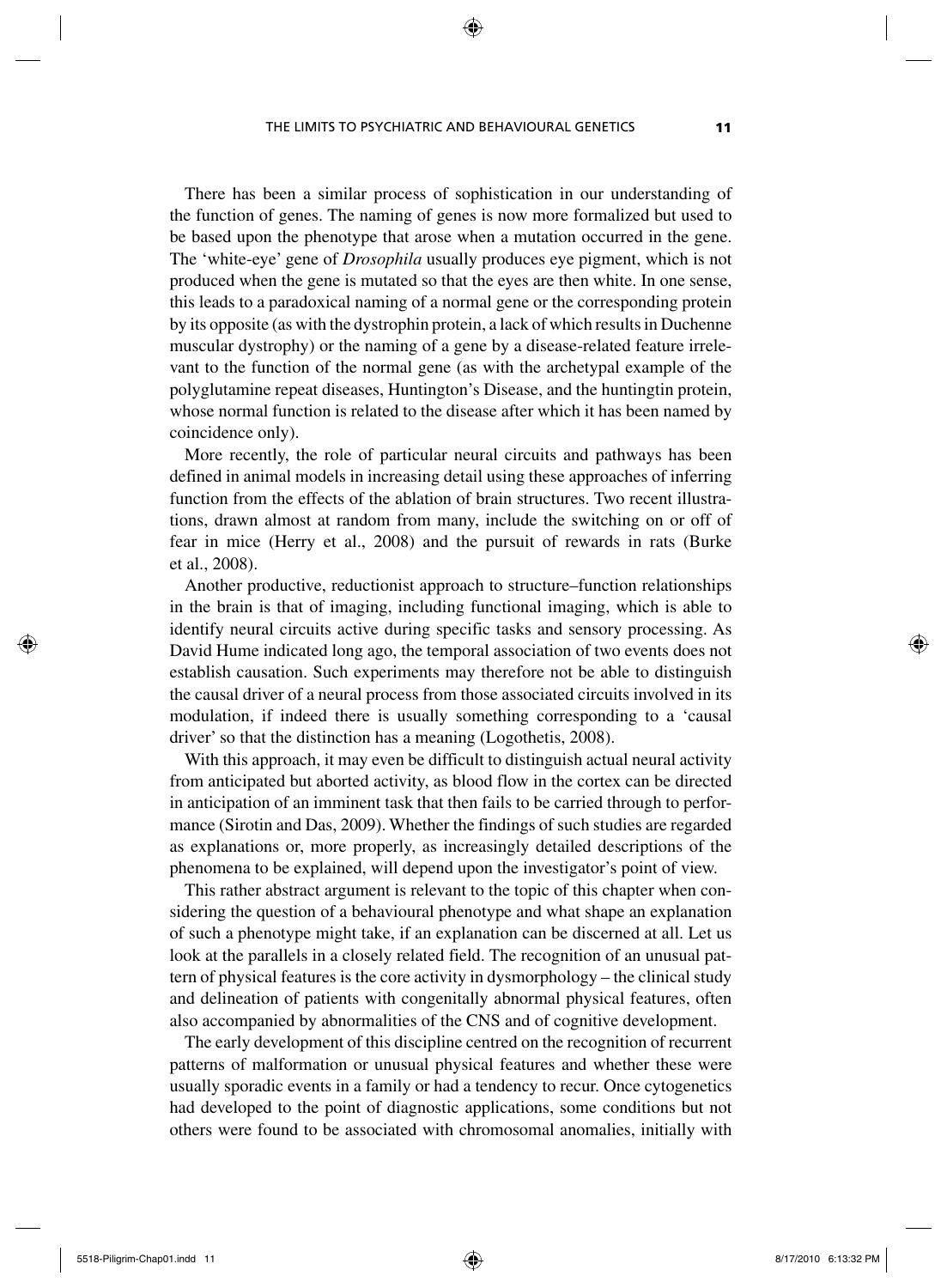an abnormal chromosome number (as in Down syndrome or Turner syndrome) and then with more subtle anomalies, such as chromosomal deletions or duplications. The extent to which trisomy 21 is not only associated with but can be said to 'explain' Down syndrome is an interesting question at many levels, with obvious parallels in the neurosciences. While trisomy 21 may explain why one child rather than another is affected by Down syndrome, it only permits a detailed mechanistic explanation of some of the physical and behavioural features of the condition. Even where it can account for the incidence of dementia at an early age in those with Down syndrome, *it is unable to account for why an individual has a specific lapse of memory on one occasion but not another*.

The interplay between clinical and laboratory genetics has been enormously productive in developing a taxonomy of dysmorphology. The recognition of an association between cases of a clinical disorder and particular cytogenetic or molecular genetic findings leads to the recognition of a subgroup of the clinical disorder where this association is not apparent. Such atypical cases will often have a different cause and may, in time, be recognized as an altogether different entity in their own right. One could mention the emergence of Noonan syndrome from Turner syndrome as an example, or the recognition of CDKL5-related disease from among the 'early onset of seizures' variant of Rett syndrome. To what extent can we expect similar progress in our understanding of the genetic basis of the disorders affecting behaviour?

#### SYNDROMES AND BEHAVIOUR

Many of the dysmorphic syndromes affecting embryogenesis and then physical and cognitive growth and development are associated with abnormal patterns of behaviour. These abnormal behaviours are most often the result of substantial cognitive impairments that restrict the assimilation of sensory input, its cognitive processing and then the behavioural responses. Some of these syndromes show very characteristic patterns of behaviour, such as the 'cocktail party' chatter of a child with Williams syndrome, the social awkwardness of some males with fragile X syndrome or the social interest but slow responses of someone with Rett syndrome. Such behaviours can sometimes be recognized as a part of the overall 'gestalt' of the condition or they may be more apparent when behaviour is studied with objective systems of description and measurement. In relation to the physical features of some dysmorphic syndromes, it is becoming possible to sketch out a plausible sequence of events from the underlying genetic cause of the condition through the consequences of that in the embryo and foetus to the physical features of the affected child or adult, as with the structural proteins disrupted in Williams syndrome (including a deletion of the elastin gene) or Marfan syndrome (a fibrillin gene mutation).

Are we then beginning to be able to give a coherent account of the pathway from the genetic alteration underlying a syndrome to the specific behavioural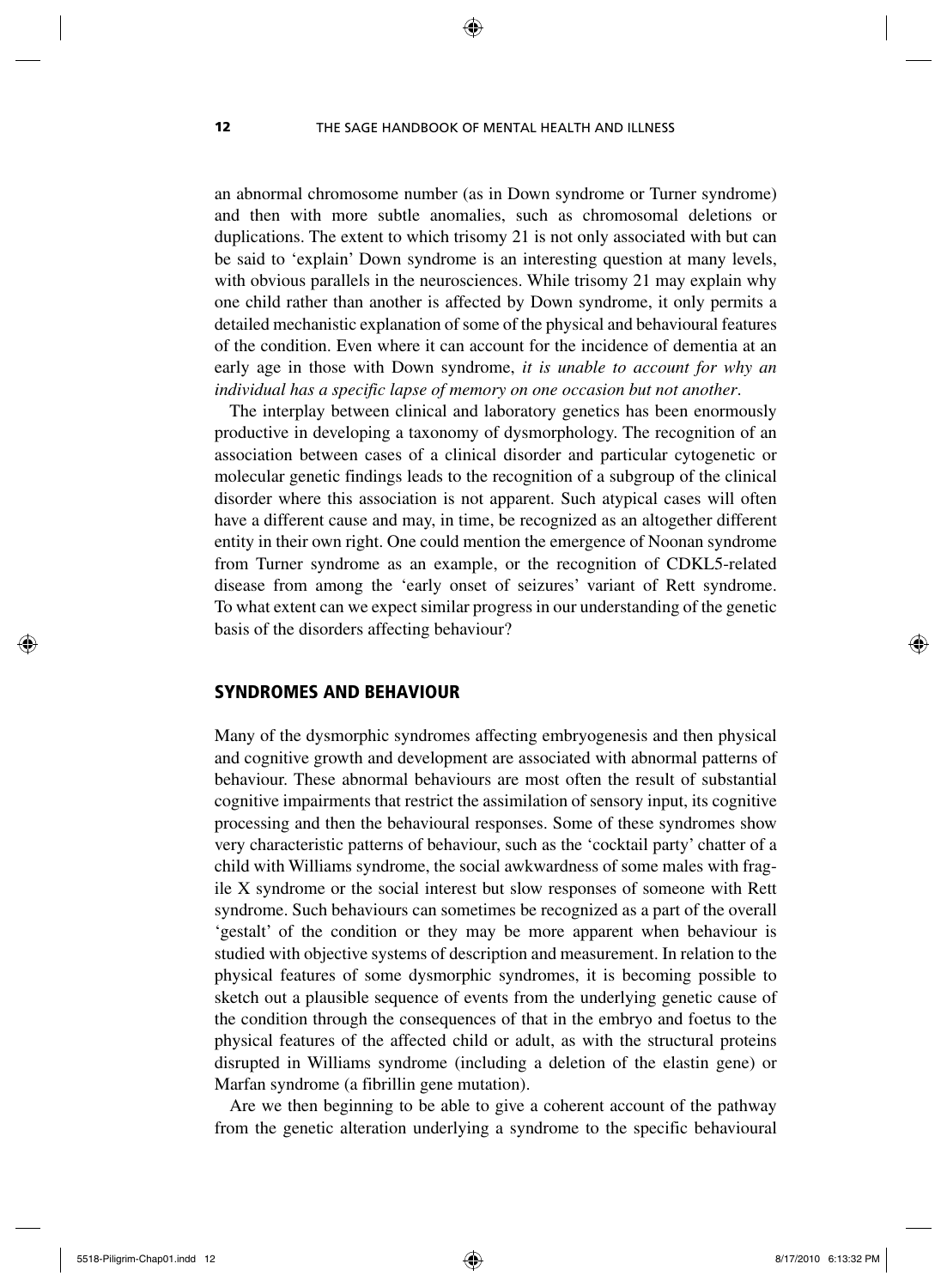⊕

features found in that condition? The short answer – all we have space for here – is 'No!'. Such explanatory pathways for these and other dysmorphic syndromes have not yet been constructed in a plausible fashion, except to state the obvious, that an abnormality in a gene required for normal brain development and function will have cognitive and behavioural consequences.

We must indeed be very cautious in attributing behaviours common in those with a specific condition directly to the primary genetic basis of the condition, rather than to some indirect habits of social interaction that develop because of the physical appearance of the young child, the pattern of their cognitive abilities or particular difficulties they have with the senses or with organizing motor activities. However, the observation of an association between a genetic anomaly, its particular physical features and a particular pattern of behaviour is not fundamentally in doubt, even if the mechanisms through which the genetic change leads to the pattern of behaviour often remain obscure.

#### SINGLE GENE EFFECTS

Are we any further forward with understanding the effects of single genes on behaviour in the absence of developmental problems and severe cognitive impairment? As with development of the brain, so with conditions which lead to its degeneration: single gene disorders that lead to the loss of neurons and neuronal connectivity lead to the loss of capacity and so to dementia – as in Huntington Disease and the familial forms of early-onset Alzheimer' dementia. But what about the effects of single genes on more specific items or patterns of behaviour, other than simply causing severe cognitive impairment?

There are distinct single-gene (Mendelian) disorders and chromosomal deletion syndromes associated with patterns of behaviour more usually seen in the absence of a clear genetic anomaly. The behavioural pattern of autism, for example, is often found in children with tuberous sclerosis (TS) (caused by mutation in the TSC1 or TSC2 genes) and sometimes in children with constitutional PTEN gene mutations (Butler et al., 2005). The diagnosis of 'schizophrenia' occurs at a high frequency (more than 25 per cent) in adults with the 22q11 deletion typical of people affected by the di George and Shprintzen (velo-cardio-facial) syndromes. Children with TS usually develop benign intra-cerebral tumours (tubers) and those with mutations in PTEN – another tumour suppressor gene affecting growth in early life – often show macrocephaly and so the effect in both cases may be mediated by abnormal growth of the brain.

Other Mendelian loci in which mutation is associated with autism are those encoding the neuroligin proteins NLGN3 and NLGN4 (Jamain et al., 2003). These cell adhesion molecules are positioned on the postsynaptic side of synapses and are believed to interact specifically with neurexin 1 on the presynaptic side; it is of great interest – although perhaps tantalizing – that deletions and other disruptions of the neurexin 1 gene NRXN1 are implicated as contributing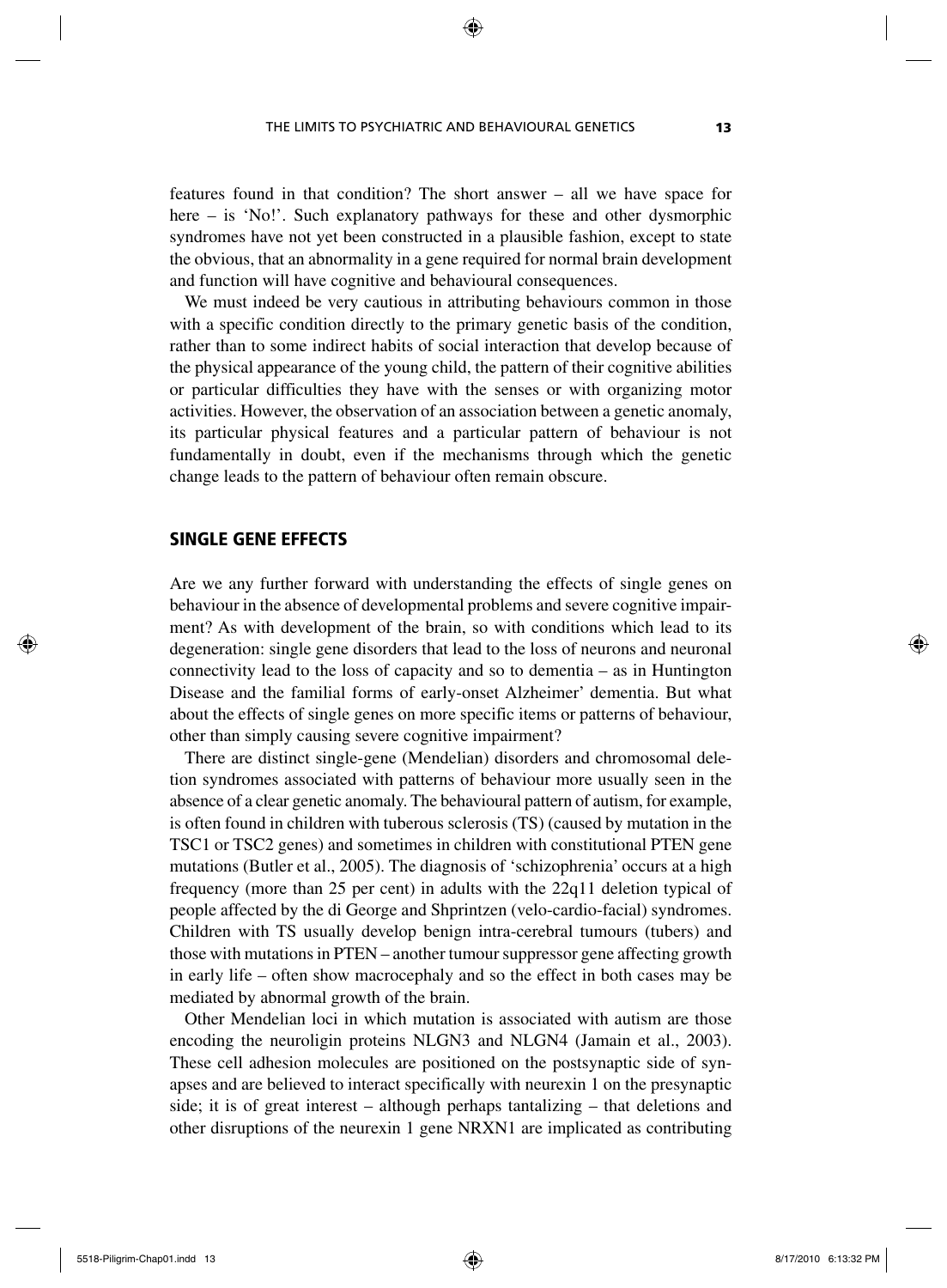to 'schizophrenia' (Kirov et al., 2009). Such single gene effects, however, have been found in few cases of psychiatric disease and in no cases of behavioural variation 'within the normal range'. Given the high frequency of psychiatric disease, with 'schizophrenia' having a life-time incidence of ~1 per cent, and given the long history of investment in research into these conditions, what can we say about the contribution of genetic factors to these important disorders? Recent studies of genetic variation across the genome suggest an overlap between the factors contributing to 'autism' and to 'schizophrenia', raising the possibility that these conditions may not be distinct diagnostic entities.

#### PSYCHIATRIC DISORDERS AND MULTI-FACTORIAL INHERITANCE

Genetic research into psychotic disorders, such as 'schizophrenia' (SZ) and 'bipolar disease' (BPD) has long been justified by its proponents indicating studies of heritability, especially twin studies comparing identical twins with fraternal twins or siblings. These studies often show a high value of heritability (up to 80 per cent in many studies). As molecular genetic studies became feasible in the 1980s, researchers set out to identify familial cases of SZ and BPD in order to conduct linkage analyses and map the important loci.

Although there were a few positive results, it became clear that single genes of major effect segregating in families (that is Mendelian loci) are not contributing substantially to the incidence of these disorders. As molecular methods developed along with the statistical and bioinformatic methods required to interpret their findings, it became possible to search for loci of lower penetrance – less likely to cause disease – until with current methods it has become clear that even powerful genome-wide association studies (GWAS), with (cumulatively) many thousands of cases and controls, have been unable to identify genetic variation accounting for more than a small faction of the supposed genetic contribution to the risk of these diseases.

However, it is important to note that a few loci, implicated through segregation of disease in those rare families where a gene of major effect does seem probable, have now also been implicated in these more recent GWAS studies as perhaps contributing weaker disease predispositions in a much greater number of cases (O'Donovan et al., 2009). Of particular interest is the finding that two of the loci at which variation is associated with SZ are also associated with the risk of BPD. This raises the possibility that the genetic predisposition to both disorders is at least partly shared, so that they may not be two distinct conditions but instead somewhat different manifestations of a single category of major psychosis. And these factors also overlap with those implicated in autism.

The research community now needs to learn from these findings what they can tell us about the mechanisms underlying these disorders: what cellular mechanisms and/or neural pathways become dysfunctional in the presence of the predisposing variants, and how does this increase the risk that an individual will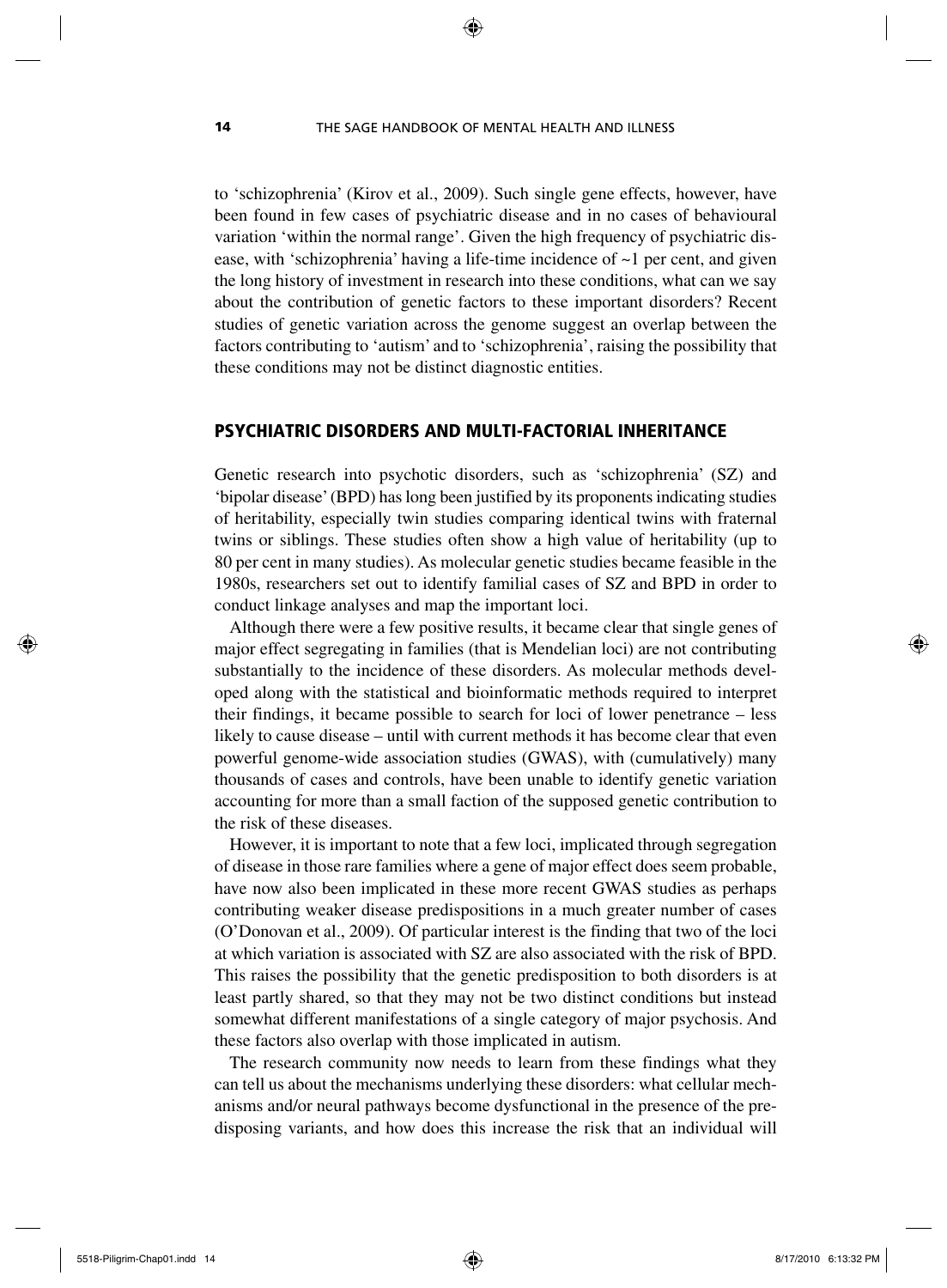⊕

become psychotic? Understanding these functional mechanisms – the basic neurophysiology – may give insight into new therapeutic possibilities for these common and immensely distressing and burdensome conditions. (For other accounts of psychosis see Bentall and Thomas, this handbook.)

#### LIMITATIONS OF THE COMPLEX DISEASE MODEL OF THE PSYCHOSES

Although the overview of current research into the genetic basis of SZ and BPD outlined above is fair, there are some complexities that need to be considered if we are to place the recent research findings in context. We need to question the evidence on which SZ has been considered so highly heritable and we need to think about what the term 'heritability' includes.

At this point, I should make explicit my 'ideological' position as both a paid-up realist (Bhaskar, 1975) and social constructionist (Berger and Luckmann, 1966). The world and our observations of it are real; the ideas we have about the world, however, are constructed and communicated in language and through processes of social interaction and negotiation. Diagnostic categories are social constructions that may correspond in more or less helpful and appropriate ways to observable reality; the construction of diagnoses in psychiatry has been and inevitably remains a more complex and contested area than in trauma surgery but the suffering associated with 'psychiatric disease' is real – incontestable – whatever labels we choose to employ.

First, it has become clear that some cases of diagnosed SZ are associated with the de novo occurrence (in the proband) of a small chromosomal deletion or, less often, a duplication. These are known collectively as copy number variants (CNVs) and are detected on DNA microarrrays (gene chips), which can compare the relative dosage of gene sequences from across the genome. The same technology is proving very useful in identifying the genetic basis of previously unexplained cases of dysmorphic syndromes and other disorders of physical and/or cognitive development.

What does this mean? Well, comparisons of identical and fraternal twins have been the mainstay of heritability studies in SZ and, if a condition has been caused by a new genetic change of major effect (such as a CNV) then it is likely to affect both of a pair of identical twins but only one of a pair of fraternal twins. A CNV arising as a new mutational event will therefore lead to a high estimate of heritability for the disorder simply because it is a new mutation of high penetrance affecting identical but not fraternal twins. This will lend unwarranted support to the ideas of the 'complex disease' origin of SZ, because the causal model underlying the estimate of heritability will have been misconceived. CNVs known to be associated with SZ are being recognized in 2–3 per cent of cases, and de novo CNVs in as many as 10 per cent of cases of SZ (Xu et al., 2008) although that figure is higher than other published figures (reviewed in O'Donovan et al., 2009).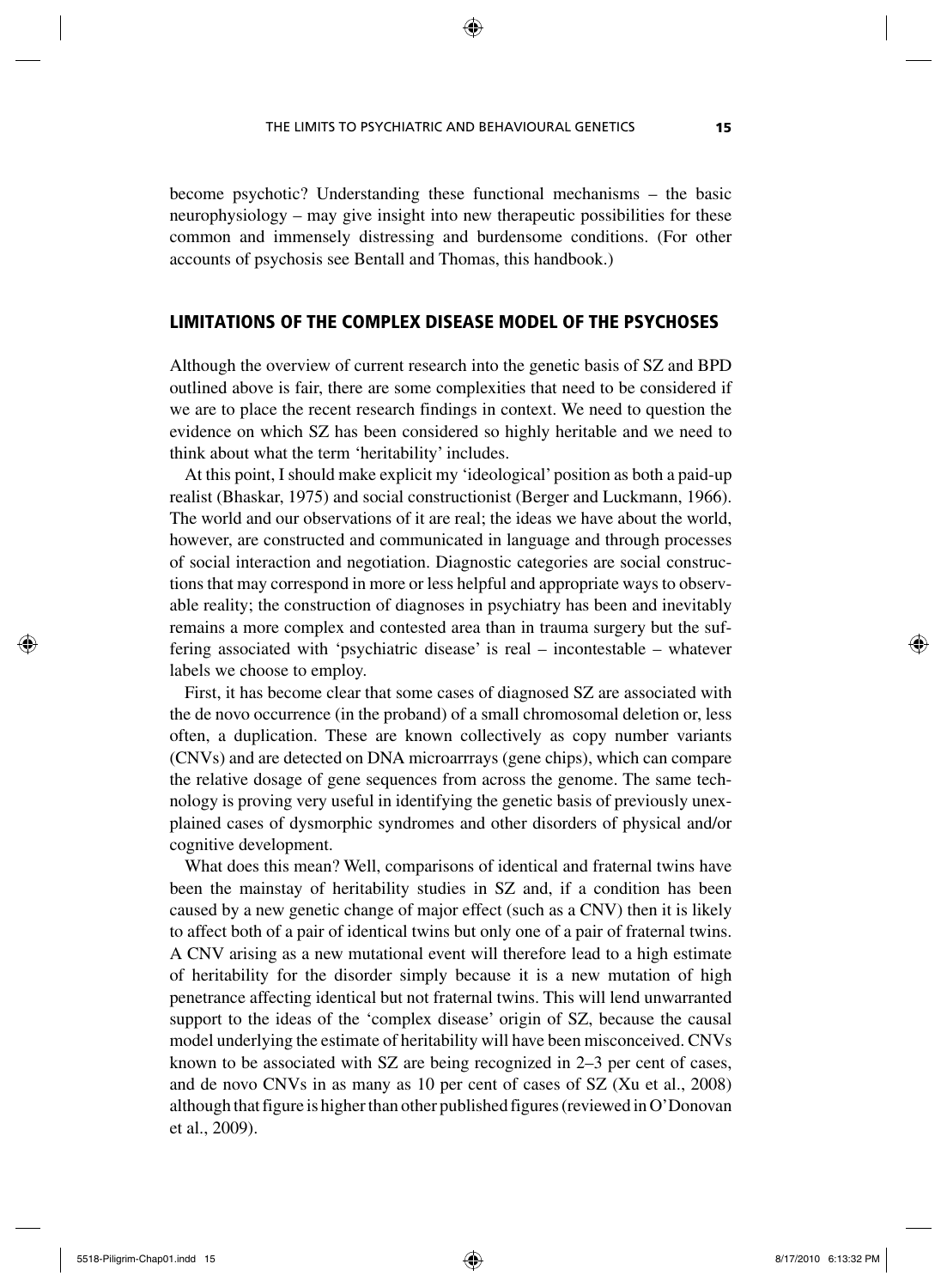#### **16** THE SAGE HANDBOOK OF MENTAL HEALTH AND ILLNESS

⊕

What remains uncertain is whether the de novo CNVs found in SZ represent a small subgroup of SZ. In contrast, they could be the tip of the iceberg, with many other cases arising as de novo events undetected by microarray technology because they are much smaller, perhaps point mutations or other intragenic mutations within loci included in the CNV sites. It may take a few years for uncertainty to be clarified, especially if de novo events contribute to some classes of disease and not to others. If the CNVs constitute only the tip of an iceberg of new or recent mutations occurring in the last few generations, then this could account for both the high estimates of heritability and the lack of success of GWAS studies in accounting for more than a small fraction of the heritability. The new generation sequencing technologies will help to resolve the issue in the long term, as much greater volumes of sequence data become available from patients with different patterns of disease. In the short to medium term, however, such data will doubtless generate more information than can be interpreted with confidence, as more sequence variants of uncertain significance will be encountered.

The second complexity we need to address is the nature of the 'heritability' estimated in twin studies and other experimental designs. This is the proportion of the variance in a quantitative trait that can be attributed to variation in the relevant genetic factors as a fraction of the total phenotypic variance. So the term applies only to quantitative traits and not to categorical traits, and it includes all the relevant genetic factors and not only the straightforward (independent) components of these factors. If all the relevant genetic factors interacted by modifying the risk of disease in a simple, multiplicative fashion, as would be the case for combining independent risk factors, then there would be less reason to query the interpretation of heritability estimates (although the point made in the paragraphs above would still remain valid). From what we know of other (lower) organisms, however, it seems most unlikely that GxG and GxE effects can be ignored. The problem is that, for many reasons, humans are poor organisms for estimating interactions between (that is among) genes and between genes and the environment.

Specific gene–gene (GxG) interactions are difficult to identify unless one has access to information about the phenotypes associated with each genotype from among the range of those possible. Because of the vast range of genetic variation within the human species, the nonrandom pattern of mating among humans, the long time-course from birth to maturity and the quantity of phenotypic information required, it is doubtful if enough data could ever be captured to permit such analyses. Indeed, there may not be enough people alive for the range of relevant genotypes to be represented. And this puts to one side the question of analysis and of interactions with the environment.

Our environments, of course, are also highly complex and variable; we live for decades and early experience may well shape our later mental health; we do not often marry or mate 'at random' and our family sizes are small and becoming smaller. The possibility of gathering enough information about the mental health outcomes of a large enough set of individuals of known genotype to assess the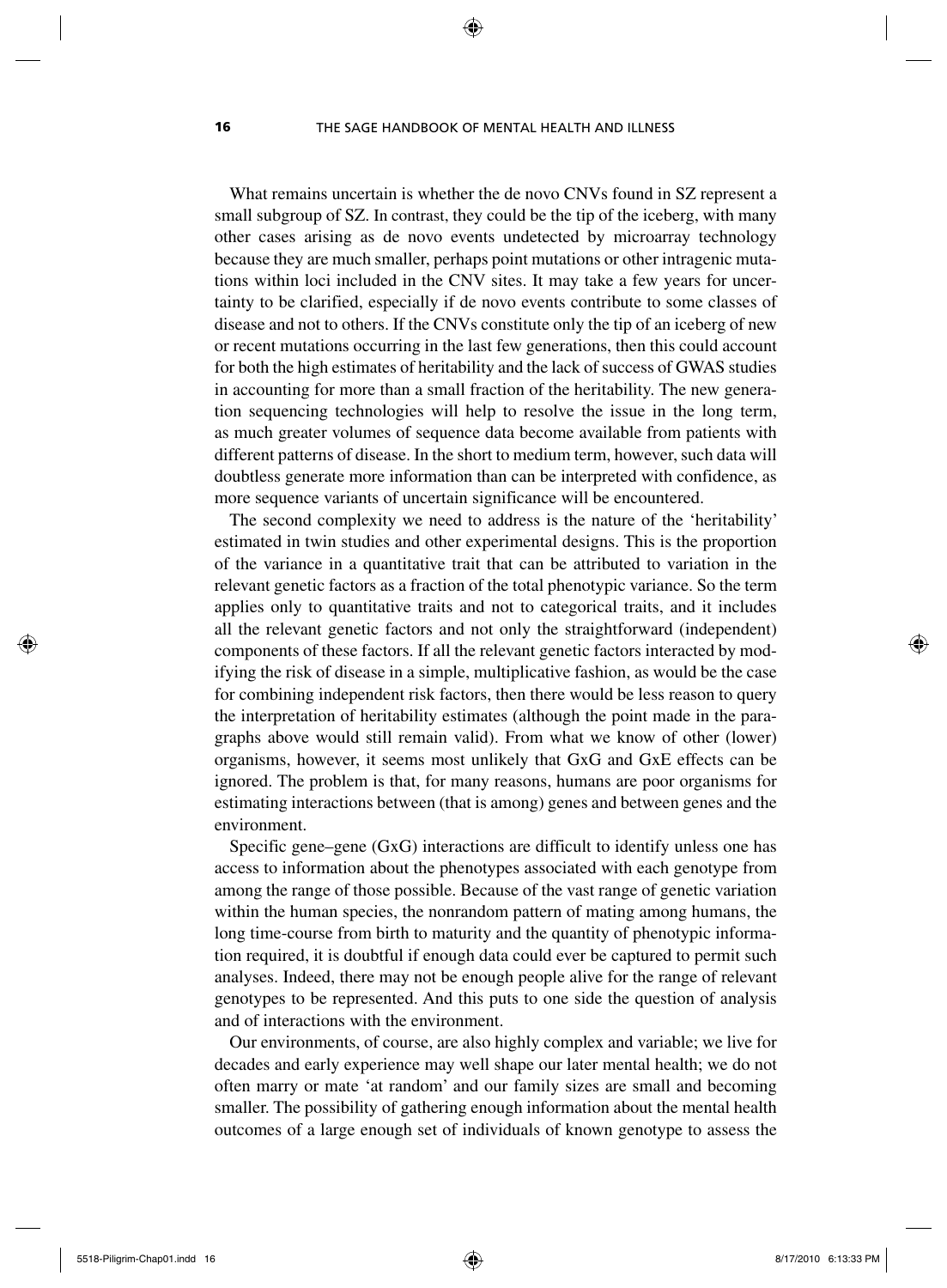risks of disease for a range of specific genotypes at numerous interacting loci and in the face of a range of different early and adult environments is therefore small unless one makes vastly simplifying assumptions as to what factors can be ignored. If the GWAS studies had shown (or come to show) that specified genetic factors do account for a large proportion of the (estimated) heritability, then that would have supported the simplifying assumptions underlying that work.

However, none of this has happened (yet). Given this complexity and uncertainty the methodological assumptions about psychosis and heritability in psychiatric genetics in the first part of the twentieth century were clearly flawed and driven by eugenic pre-suppositions. Indeed many of assumptions embedded in the legacy of that period in biological psychiatry remain highly speculative (Kingdon and Young, 2007). Put simply, the eugenic assumption of degeneracy pre-figured the desire to find confirmatory empirical evidence and weak methodologies of inquiry were deployed to find the latter (Marshall, 1990; Pilgrim, 2008).

#### GENE INTERACTIONS IN QUANTITATIVE TRAITS

In model organisms, where experimental designs are possible and mating can be controlled, such as with the fruitfly *Drosophila melanogaster* in particular, data can be collected that give us good insight into gene–gene (GxG) and gene– environment (GxE) interactions influencing a wide range of traits including important behaviours. Especially helpful has been a long series of studies by Trudy Mackay and her colleagues, often using recombinant inbred strains of flies kept in a small number of distinct environments and studied with the help of breeding programmes. Of course, none of these facilities exist in human populations but the difficulty of demonstrating or measuring in humans the effects that have been identified in fruit flies does not mean that they are absent from our species.

Trudy Mackay's work in *Drosophila* on both life-span (longevity) (Leips and Mackay, 2000; Vieira et al., 2000) and sensory bristle number (Dilda and Mackay, 2002) shows that there are strong interactions between genes, between genes and sex and between genes and the environment, especially temperature (as I have outlined in more detail elsewhere – Clarke, 2004). This work has been integrated with microarray studies of gene expression to identify genes likely to be important influences on lifespan (Geiger-Thornsberry and Mackay, 2004; Lai et al., 2007). The methods required for the quantitative genetic analysis of behavioural traits have been established some years ago (Anholt and Mackay, 2004) and have begun to yield important insights (Ayroles et al,. 2009), although it is interesting that research focused on mutagenic screens to identify single gene loci influencing such traits is still yielding the most important findings (Vosshall, 2007).

Such work demonstrates that the genetic architecture of complex traits involves many loci interacting in a truly complex fashion and suggests that the studies that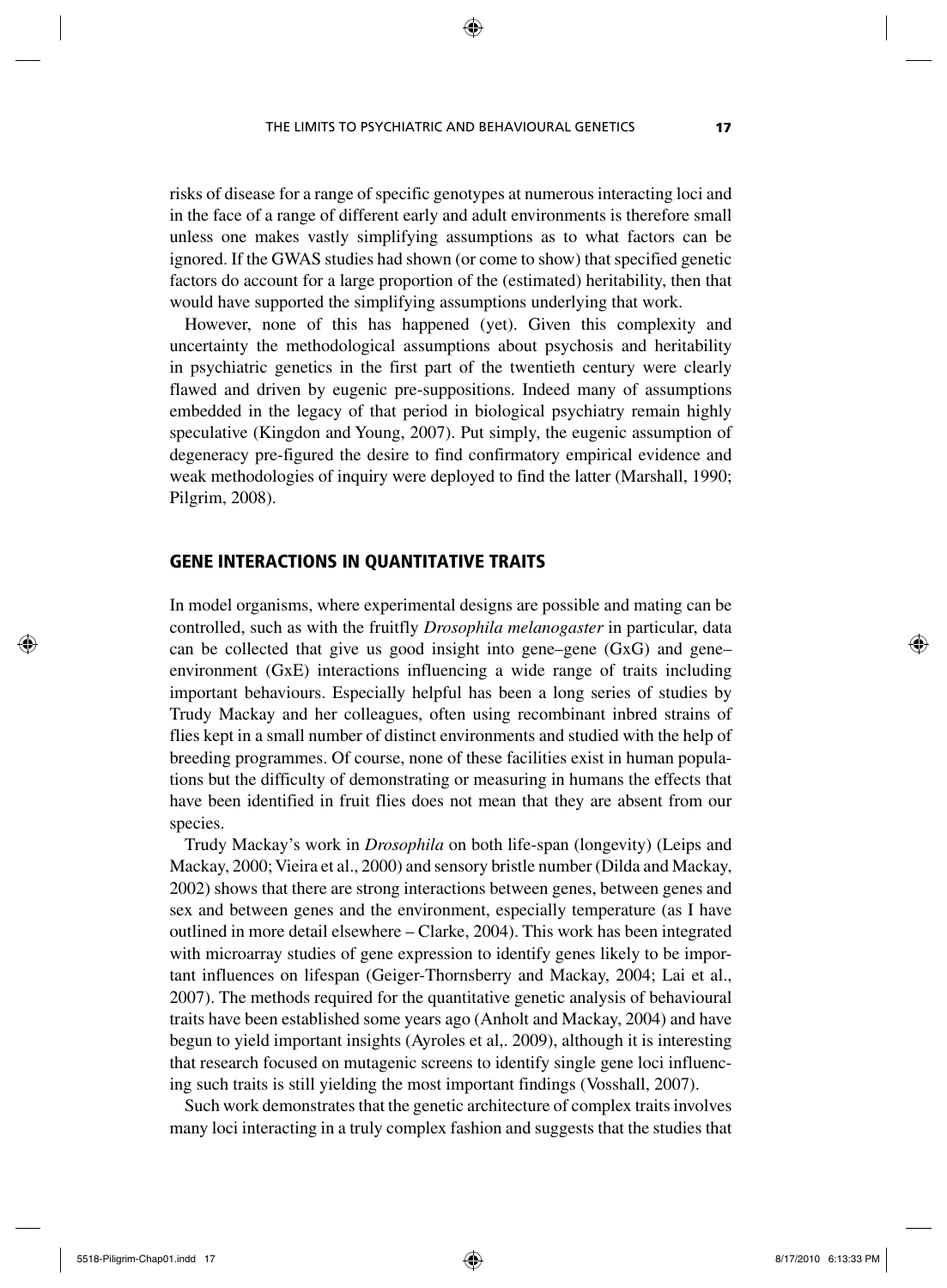could feasibly be conducted in humans will fail to identify many such effects, at least into the medium term. In addition, it seems that there are single genes of great importance for specific behaviours – and in which mutation will disrupt one or more such behaviours – but that many loci influence patterns of behaviour in a complex web of GxG and GxE interactions, even if they cannot all be identified in our own species. For this to be true, there must be a high level of genetic polymorphism that is of functional importance and that is maintained not merely by mutation and drift (the random consequences of breeding patterns and not the effects of selection).

Is that likely? The answer has to be 'yes' in *Drosophila* and there is no reason why it would not also be true for our own species. Phenomena such as frequencydependent selection, density-dependent selection, sexually antagonistic selection and other types of disruptive selection are well known (Rice et al., 1992; Sokolowski et al., 1997) so that there is no need to expect heterozygote advantage and drift as the only mechanisms to account for high levels of polymorphism. The evidence in favour of recent natural selection in humans is limited but this relates principally to shifts in allele frequency leaving evidence in the pattern of linkage disequilibrium; such findings tell us nothing about the maintenance of polymorphism as discussed here.

#### GENE–ENVIRONMENT INTERACTIONS IN MENTAL DISORDERS

Thoughtful reviews of the genetics of complex disorders in humans have indicated such difficulties as those identified above in looking at such traits and disorders in humans (Kendler and Greenspan, 2006; Lewis and Brunner, 2004; Weiss, 2008). It would clearly be immensely difficult to obtain data about GxG interactions across a range of standardized environments in our species, without assuming that other genes are not involved in the trait under investigation. Despite this, some information has been collected about the overall effect of specific single alleles in at least two different environments (that is the GxE interactions) for several psychiatric disorders.

Highly dramatic and largely unsupportable claims have been made about the contribution of genetic variation at the MAO locus to violent behaviour but more modest claims about the interaction of a functional polymorphism at this locus with a personal history of physical abuse as a child do have some supporting data, indicating that those subject to abuse in childhood and who have lower levels of MAOA activity are more likely to display antisocial behaviour as adults (Caspi et al., 2002).

Another example of GxE interactions evident in humans is of the association between a genetic variant in another enzyme influencing levels of amine neurotransmitters and antisocial behaviour. Among those given a label of ADHD, the frequency of antisocial behaviour differed with the alleles of a polymorphism at the COMT locus (Caspi et al., 2008) and similar findings have been made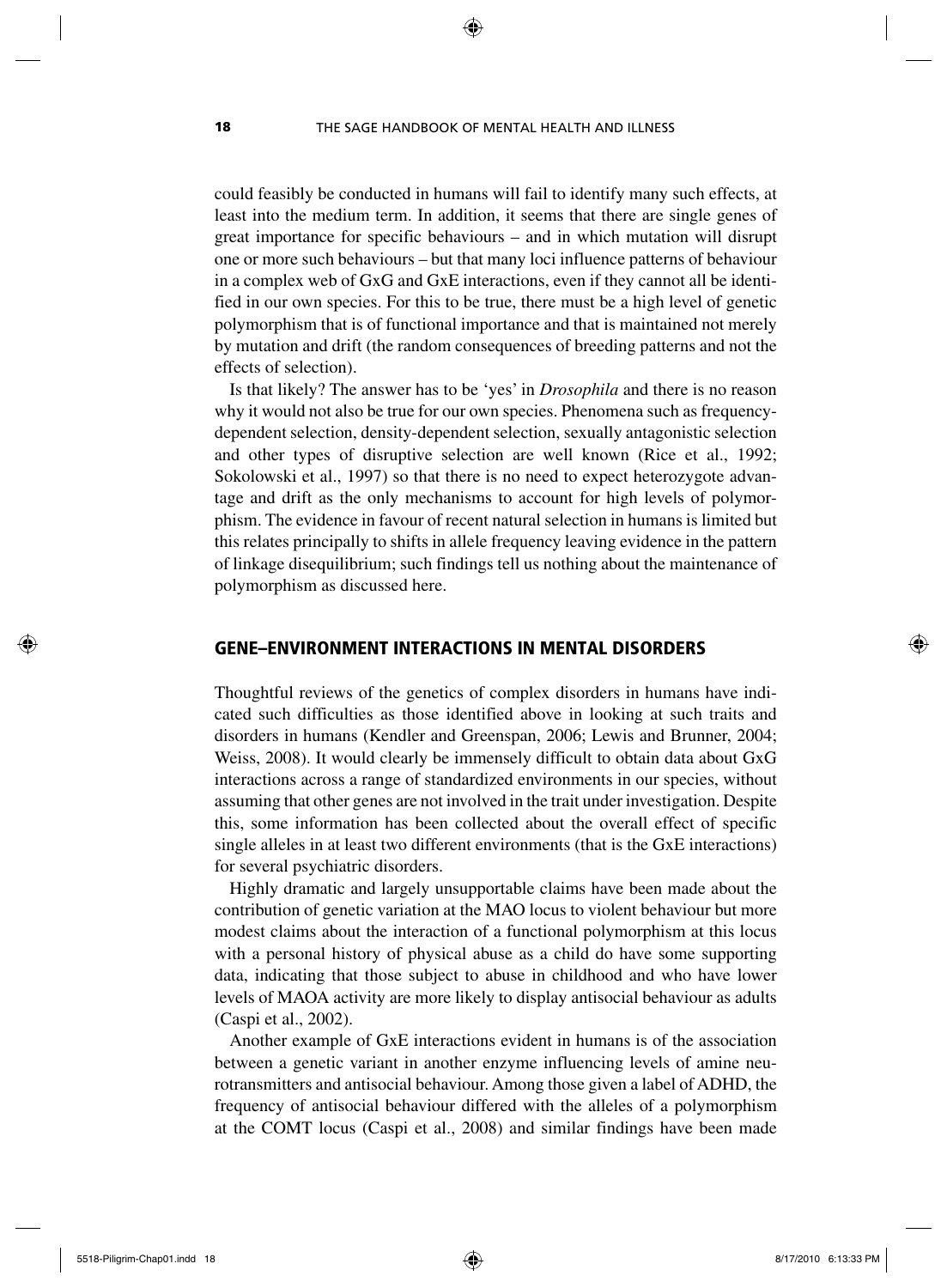⊕

elsewhere (Fowler et al., 2009; Maestu et al., 2008). The interpretation of such findings, however, is not straightforward and needs great care to avoid erroneous over-generalizations (Thapar et al., 2007a). In particular, the intrauterine environment may modify the effects of genotype and postnatal environment as influences on subsequent psychopathology (Langley et al., 2007) and there are methods that could begin to disentangle such effects (Thapar et al., 2007b).

Turning to autism, the findings of an association with CNVs (deletions and duplications) as discussed above is of great interest, especially because of the implication of specific genomic regions containing plausibly 'relevant' gene loci (Glessner et al., 2009; Wang et al., 2009). While autism is clearly not a single disorder, and can be strongly associated with mutations at some specific genes (for example Butler et al., 2005), most cases are not associated with a clear Mendelian disease. Therefore, extent to which the CNVs identified in these two 2009 studies have arisen de novo (or have been transmitted from an affected parent) is also of great interest because of the distorting (inflating) effects of such events on measures of heritability, as discussed above.

The degree to which common variants in the population modify the phenotype of autism while individually rare but cumulatively common major mutations (such as CNVs or the presence of rare Mendelian diseases) trigger the development of such problems remains to be determined; at least it is clear that these issues are now being addressed by the molecular researchers, who are not content to adopt a 'traditionally' deterministic stance (Happe et al., 2006; Stephan, 2008; Weiss et al., 2009).

In the area of 'depression', too, evidence is emerging that people of certain genetic constitutions are more liable than others to respond to stressful life events by becoming sad and distressed (Caspi et al., 2003; Risch et al., 2009). Such findings bring psychiatric genetics much closer to the lay perspective on causation of such illness as being in part triggered by circumstance, in part the result of personality.

In the case of SZ, some of the predisposing genetic factors appear to be the same as in autism and BPD (Lichtenstein et al., 2009 and references cited above). If these findings are upheld by further evidence, then these diagnostic categories will clearly require reassessment. The finding of post mortem epigenetic differences within specific regions of the brain between patients affected by SZ and controls lends some credibility to the idea that early life experience may contribute to disease through such a mechanism (Mill et al., 2008). While some familial mutations are known that can act as strong triggers of SZ (Blackwood et al., 2001), it is perhaps intrinsically unlikely that such inherited variants of major effect would be common as the fertility of those with disease is likely to have been impaired both by reduced survival (especially in the past, before effective treatments) and impaired social skills.

The frequent finding of novel CNVs affecting genes in neurodevelopmental pathways in cases of SZ (Walsh et al., 2008) suggests that many cases of such disorders arise de novo and that other such new mutation events undetectable by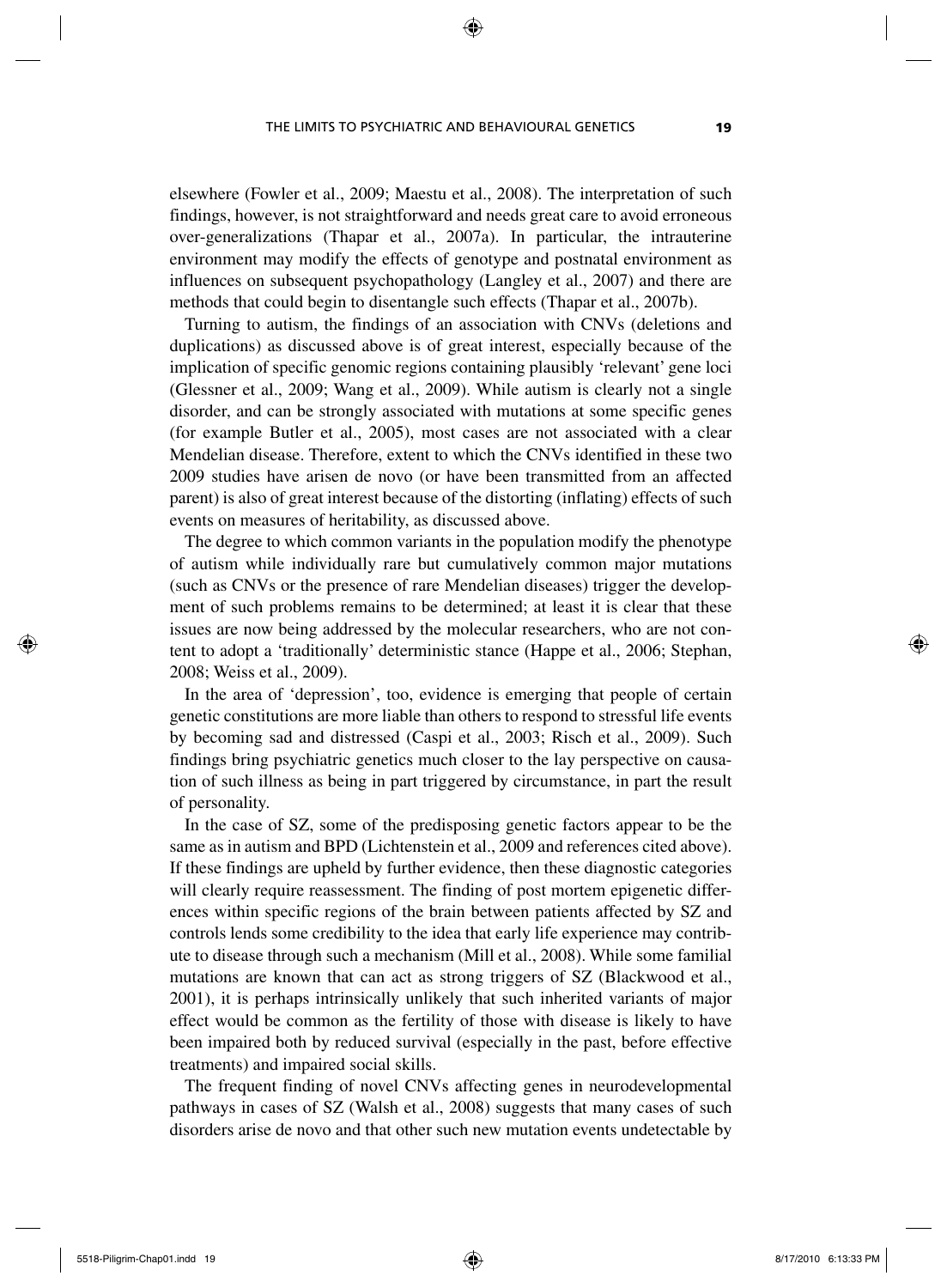array CGH will account for further cases. The most plausible conclusion at present seems to be that major (and often new) events trigger disease and that common functional variants will modify the nature and course of disease and perhaps thereby influence the particular diagnosis made according to today's taxonomy; polymorphisms at the loci of major effect (for example Stefansson et al., 2003) may also act as such modifiers when the trigger is a major event elsewhere in the genome (Carroll and Owen, 2009).

#### GENETICS OF NORMAL TRAITS AND INTELLIGENCE

There is a long tradition of studies of 'intelligence', as measured by the Intelligence Quotient, and its heritability. These have usually used twin and adoption studies and have indicated a high heritability (often of  $0.6 - 0.8$ ). These findings have then often been misused by those with a prior political commitment to support some particular social policy such as – typically – the uselessness of investing in the early education of those belonging to lower social classes or specific ethnic groups.

Such misapplications of research findings make the elementary error of treating heritability, as if it were a fixed biological constant instead of being a variable that depends upon *the particular social environment* operating at the time. Moreover, this error is compounded when we consider that the environments to which different research groups were exposed were systematically different, as is the case in societies with wide socioeconomic differentials (Fischer et al., 1996; Lewontin, 1991). There is no need for us to recite these analyses here (Gould, 1981). Instead, let us simply recall that the prospect of misapplication of research findings in this area – looking at IQ differences between social and ethnic groups – is so great and the chance of 'useful' results contributing to the educational success of future generations so slim that the case for undertaking or supporting such research hardly exists (Clarke, 1997a; Harper, 1997). Some did believe in good faith that elucidating the genetic basis of variation in IQ within the normal range would help to understand the causes of severe cognitive impairment but these studies have failed to deliver that promise and were never likely to do so as the methodologies involved were intrinsically flawed.

It is clear that many measures of the heritability of IQ in contemporary society have been systematically inflated by the techniques employed (Devlin et al., 1997) and that IQ as measured is heavily dependent on socio-economic status (Turkheimer et al., 2003). Furthermore, the idea that there are 'genes for intelligence' seems implausible. *Rather, there will be specific patterns of alleles at multiple loci that interact with each other and the environment to modify a number of cognitive abilities.*

The suggestion that one particular allele at a locus will be consistently associated with superior 'wit' is most implausible. In that case, one would expect there to be strong selection – both conventional natural selection and, especially, sexual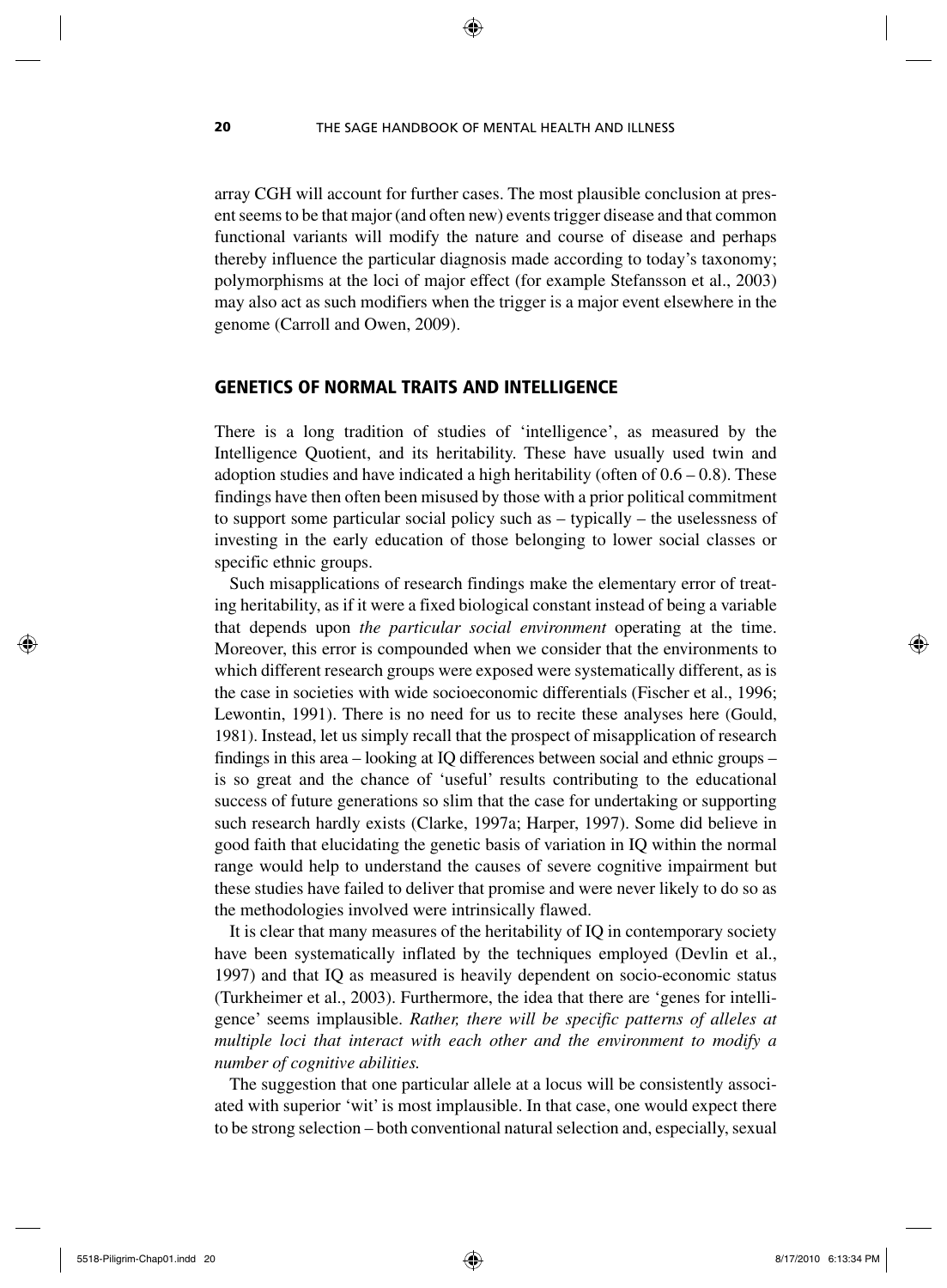⊕

selection – in favour of that allele and it would then not remain polymorphic. Rather, it is much more likely that variation at loci important for cognition and communication is maintained by the advantages brought by each allele in different GxG and GxE circumstances – as discussed above for *Drosophila* longevity, for example. The whole sorry saga of the genetics of IQ appears to be a tale of misunderstandings by researchers who have either been politically motivated or who have simply placed too much value on a narrow, scholastic intellect that happens to have brought them a degree of academic success.

#### APPLICABILITY OF GENE-WIDE ASSOCIATION STUDIES (GWAS) TO CLINICAL RISK ASSESSMENT

The research into the association between common genetic variation and the risk of the common, complex diseases has been struggling to explain its lack of success in accounting for more than a small fraction of the heritability of disorders, from cancer and diabetes to 'schizophrenia' (Maniolo et al., 2009). The reader who has reached this point will be familiar with much of the explanation. We have seen inflated estimates of heritability, as well as the difficulty in assessing GxG and GxE interactions in our species. However, there are some additional factors to consider: epigenetic variation acquired in early life as a 'predictive adaptive response' (Moore and Williams, 2009); the often underestimated contribution of rare variants to common diseases (Bodmer and Bonilla, 2008); and the impossibility of pangenome panels of SNPs (Conrad et al., 2009; Estivill and Armengol, 2007) to capture CNVs that have relocated to other sites around the genome (Schrider et al., 2010).

Even in the case of disorders, where the nosology is relatively straightforward – and certainly much less contested than in psychiatric disease – the use of genetic association studies using the SNP-based GWAS approach is of little, if any, value. It is poor at assigning healthy individuals to risk categories and so generally of little, or no, value. If it could be justified as at least accurate, there would remain many reasons as to why it may not be helpful, such as the sometimes paradoxical (medically unhelpful) behavioural and psychological responses to high or low risk information (Clarke, 1995, 1997b). However, its power to account for the heritable fraction of disease risk is so limited, not even that inadequate justification is available to those who offer such 'services' on the open market (Edelman and Eng, 2009; Janssens et al., 2008). Such irresponsibility must surely be motivated by desire for a quick return on investment rather than any professional sense of good healthcare (Clarke, 1995, 1997b). The scientific value of the underlying research is not in doubt – it is only the *application* of the research findings to assign healthy individuals to risk categories that is unwarranted (Jakobsdottir et al., 2009).

The suggestion that such tests should be made available to assess the risk that an individual might suffer from psychiatric disease is still less justified for at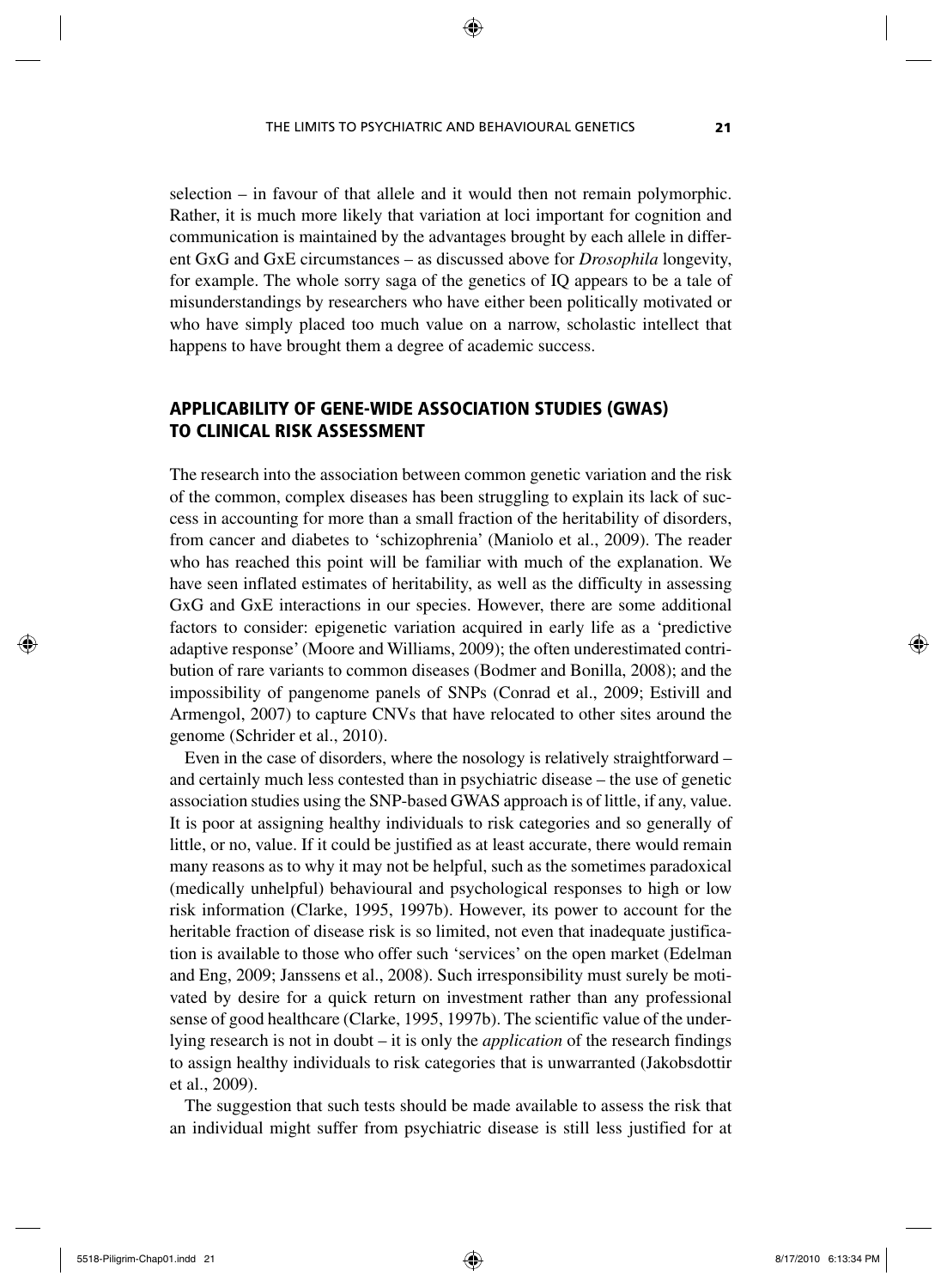#### **22** THE SAGE HANDBOOK OF MENTAL HEALTH AND ILLNESS

⊕

least two important reasons (Braff and Freedman, 2008; Couzin, 2008). First, those likely to seek such testing will probably have a close family history of psychiatric disease. Accordingly, the SNP-based GWAS results will be irrelevant if the disease in the person's family is at least in part caused by an important de novo genetic event or at least one that has occurred within the last few generations. Second, such results could add to the stress known to precipitate at least some types of psychiatric morbidity.

#### CONCLUSION

Genetic variation contributes substantially to the occurrence of psychiatric disease and research into this is not only worthwhile but has recently begun to yield important results. However, from what we know of the genetic factors involved, the claims made about the genetic contribution to psychiatric disease in the past – especially some of the assessments of 'heritability' – appear to have been inflated and to have minimized the contribution to disease of the combined effects of many rare genetic variants and of Gene  $\times$  Environment and Gene  $\times$ Gene interactions. It is likely that our understanding of mental disorder and its classification may well require a radical revision, when and if our understanding of the genetic factors involved has been consolidated; this reassessment may also prove to be very helpful in developing new therapeutic approaches.

#### **REFERENCES**

- Anholt, R.R.H. and Mackay, T.F.C. (2004) Quantitative genetic analyses of complex behaviours in drosophilia. *Nature*, 5: 838–849.
- Ayroles, J.F., Carbone, M.A., Stone, E.A. et al. (2009) Systems genetics of complex traits in *Drosophila melanogaster. Nature Genetics*, 41: 299–307.
- Berger, P.L. and Luckmann, T. (1966) *The Social Construction of Reality.* Harmondsworth: Penguin Books

Bhaskar, R. (1975) *A Realist Theory of Science*. London: Verso

- Blackwood, D.H.R., Fordyce, A., Walker, M.T. et al. (2001) Schizophrenia and affective disorderscosegregation with a translocation at chromosome 1q42 that directly disrupts brain-expressed genes: clinical and P300 findings in a family. *American Journal of Human Genetics*, 69: 428–433.
- Bodmer, W. and Bonilla, C. (2008) Common and rare variants in multifactorial susceptibility to common diseases. *Nature Genetics*, 40(6): 695–701.
- Braff, D.L. and Freedman, R. (2008) Clinically responsible genetic testing in neuropsychiatric patients: a bridge too far and too soon? *American Journal of Psychiatry*, 165(8): 952–955.
- Burke, K.A., Franz, T.M., Miller, D.N., and Schoenbaum, G. (2008) The role of the orbitofrontal cortex in the pursuit of happiness and more specific rewards. *Nature,* 454: 340–344.
- Butler, M.G., Dasouki, M.J., and Zhou, X.-P. (2005) Subset of individuals with autism spectrum disorders and extreme macrocephaly associated with germline PTEN tumour suppressor gene mutations. *Journal of Medical Genetics*, 42: 318–321.
- Carroll, L.S. and Owen, M.J. (2009) Genetic overlap between autism, schizophrenia and bipolar disorder. *Genome Medicine*, 1: 102.1–102.7.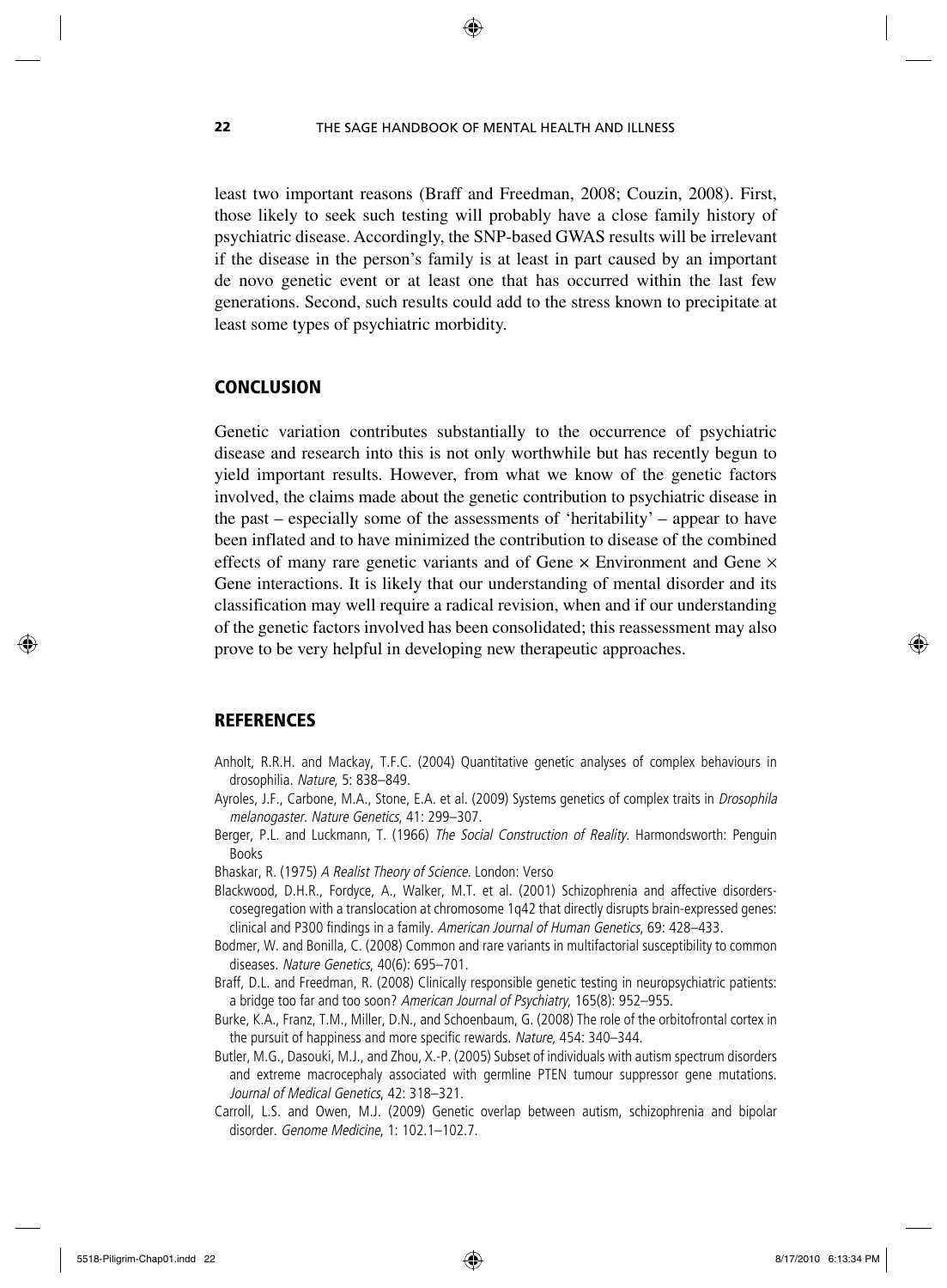- Caspi, A., Langley, K., Milne, B. et al. (2008) A replicated molecular genetic basis for subtyping antisocial behaviour in children with attentional-deficit/hyperactivity disorder. *Archives of General Psychiatry*, 65(2): 203–210.
- Caspi, A., McClay, J., Moffitt, T.E. et al. (2002) Role of genotype in the cycle of violence in maltreated children. *Science,* 297: 851–854.
- Caspi, A., Sugden, K., Moffitt, T.E. et al. (2003) Influence of life stress on depression: moderation by a polymorphism in the 5-HTT gene. *Science*, 310: 386–389.
- Cheney, D.L. and Seyfarth, R.M (2007) *Baboon Metaphysics. The Evolution of a Social Mind.* Chicago: Chicago University Press.
- Clarke, A. (1995) Population screening for genetic susceptibility to disease. *British Medical Journal*, 311: 35–38.

Clarke, A. (1997a) Limits to Genetic Research: human diversity, intelligence and race. In P.S. Harpe and A. Clarke (eds) *Genetics, Society and Clinical Practice.* Oxford: Bios Scientific Publishers

- Clarke, A. (1997b) The genetic dissection of multifactorial disease: the implications of susceptibility screening. In P.S. Harpe and A. Clarke (eds) *Genetics, Society and Clinical Practice.* Oxford: Bios Scientific Publishers
- Clarke A. (2004) On dissecting the genetic basis of behaviour and intelligence. In D. Rees and S. Rose (eds) *The New Brain Sciences: Perils and Prospects.* Cambridge: Cambridge University Press
- Clutton-Brock, T. (2009) Cooperation between non-kin in animal societies. *Nature,* 462: 51–56.
- Conrad, D.F., Pinto, D., Redon, R., Feuk, L., Gokcumen, O., Zhang, Y., Aerts, J., Andrews, T.D., Barnes, C., Campbell, P., Fitzgerald, T., Hu M, Ihm C.H., Kristiansson, K., Macarthur, D.G., Macdonald, J.R., Onyiah, I., Pang, A.W., Robson, S., Stirrups, K, Valsesia, A., Walter, K. and Wei, J., The Wellcome Trust Case Control Consortium, Tyler-Smith, C., Carter, N.P., Lee, C., Scherer, S.W., and Hurles, M.E. (2009) Origins and functional impact of copy number variation in the human genome. *Nature*, e-pub ahead of print. PMID: 19812545.

Couzin, J. (2008) Gene tests for psychiatric risk polarize researchers. *Science*, 319: 274–277.

- Devlin, B., Daniels, M., and Roeder, K. (1997) The heritability of IQ. *Nature*, 388: 468–471.
- Dilda, C.L. and Mackay, T.F.C. (2002) The genetic architecture of *Drosophila* sensory bristle number. *Genetics*, 162: 1655–1674.
- Edelman, E. and Eng, C. (2009) A practical guide to interpretation and clinical application of personal genomic screening. *British Medical Journal*, 339:1136–1140.
- Estivill, X. and Armengol, L. (2007) Copy number variants and common disorders: filling the gaps and exploring complexity in genome-wide association studies. *PLoS Genetics*, 3(10): 1787–1799.
- Fischer, C.S., Hout, M., Jankowski, M.S., Lucas, S.R., Swidler, A., and Voss, K. (1996) *Inequality by Design: Cracking the Bell Curve Myth*. Princeton University Press: Princeton, New Jersey.
- Fowler, T., Langley, K., Rice, F. et al. (2009) Psychopathy trait scores in adolescents with childhood ADHD: the contribution of genotypes affecting MAOA, 5HTT and COMT activity. *Psychiatric Genetics*, 19: 312–319.
- Geiger-Thornsberry, G.L. and Mackay, T.F.C. (2004) Quantitative trait loci affecting natural variation in *Drosophila* longevity. *Mechanisms of Ageing and Development*, 125: 179–189.

Glessner, J.T., Wang, K., Cai, G. et al. (2009) Autism genome-wide copy number variation reveals ubiquitin and neuronal genes. *Nature*, 459: 569–573.

Gould, S.J. (1981) *The Mismeasure of Man*. Harmondsworth: Penguin.

- Happé, F., Ronald, A., and Plomin, R. (2006) Time to give up on a single explanation for autism. *Nature Neuroscience,* 9(10): 1218–1220.
- Harper, P.S. (1997) Genetic Research and IQ. In P.S. Harpe and A. Clarke (eds) *Genetics, Society and Clinical Practice.* Oxford: Bios Scientific Publishers
- Herry, C., Ciocchi, S., Senn, V., Demmou, L., Müller, C., and Lüthi A. (2008) Switching on and off fear by distinct neuronal circuits. *Nature*, 454: 600–606.
- Jakobsdottir, J., Gorin, M.B., Conley, Y.P. et al. (2009) Interpretation of genetic association studies: markers with replicated highly significant odds ratios may be poor classifiers. *PLoS Genetics*, 5(2).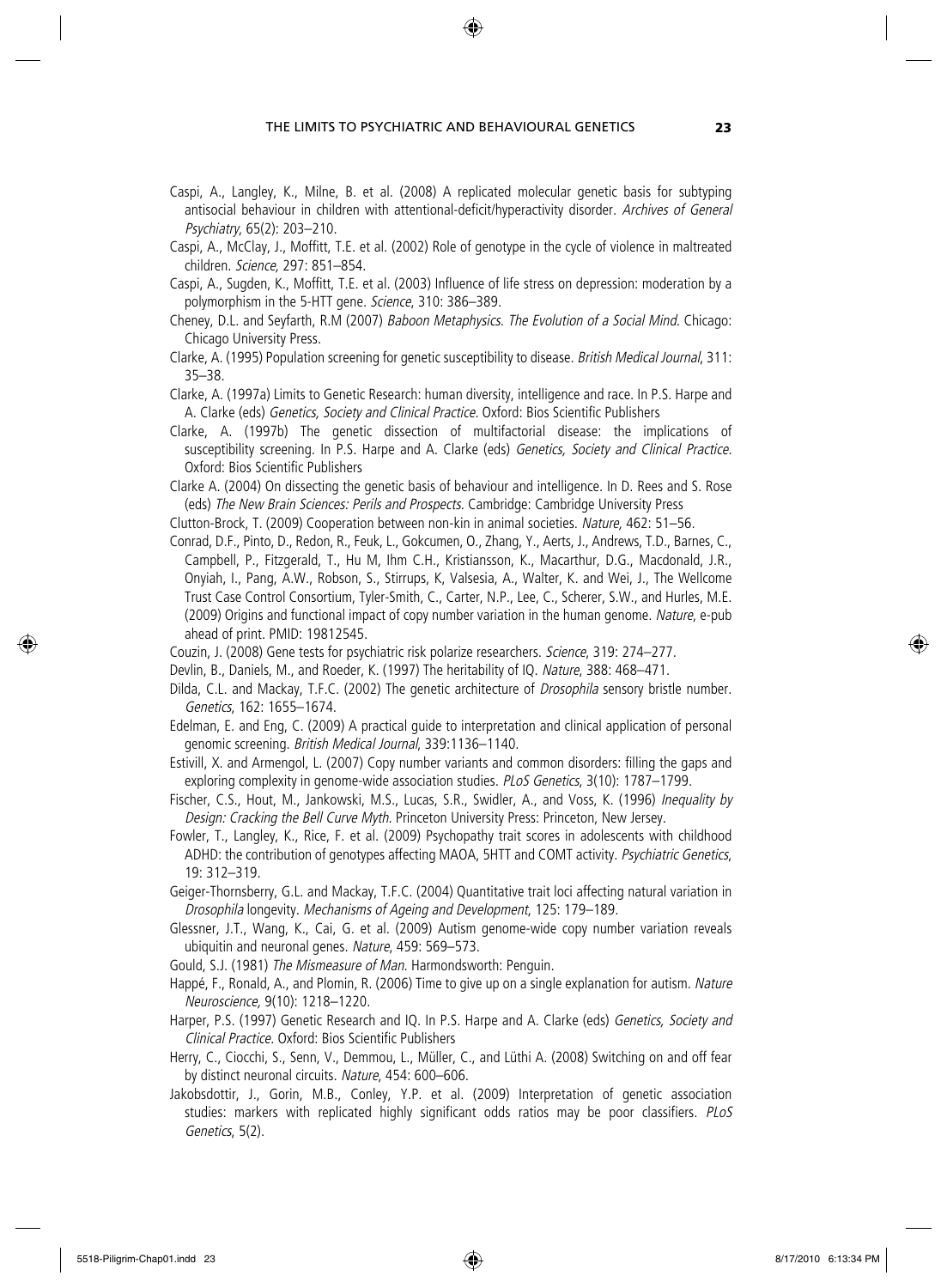#### **24** THE SAGE HANDBOOK OF MENTAL HEALTH AND ILLNESS

⊕

- Jamain, S., Quach, H., Betancu, C., Råstam, M., Colineaux, C., Gillberg, I.C., Soderstrom, H., Giros, B., Leboyer, M., Gillberg, C., Bourgeron, T., and the Paris Autism Research International Sibpair Study (2003) Mutations of the X-linked genes encoding neuroligins NLGN3 and NLGN4 are associated with autism. *Nature Genetics,* 34: 27–29.
- Janssens, C.A.J.W., Gwinn, M., Bradley, L.A. et al. (2008) A critical appraisal of the scientific basis of commercial genomic profiles used to assess health risks and personalize health interventions. *American Journal of Human Genetics,* 82: 593–599.
- Kendler, K.S. and Greenspan, R.J. (2006) The nature of genetic influences on behaviour: Lessons from 'simpler' organisms. *American Journal of Psychiatry*, 163: 1683–1694.
- Kingdon, D. and Young, A.H. (2007) Research into putative biological mechanisms of mental disorders has been of no value to clinical psychiatry. *British Journal of Psychiatry,* 191: 285–90.
- Kirov, G., Rujescu, D., Ingason, A., Collier, D.A., O'Donovan, M.C., and Owen, M.J. (2009) Neurexin 1 (NRXN1) deletions in schizophrenia. *Schizophrenia Bulletin*, 35(5): 851–854.
- Lai, C., Parnell, L.D, Lyman, R.F. et al. (2007) Candidate genes affecting *Drosophila* life span identified by integrating microarray gene expression analysis and QTL mapping. *Mechanisms of Ageing and Development*, 128: 237–249.
- Langley, K., Holmans, P.A., van den Bree, M.B.M. et al. (2007) Effects of low birth weight, maternal smoking in pregnancy and social class on the phenotypic manifestation of attentional deficit hyperactivity disorder and associated antisocial behaviour: investigation in a clinical sample. *BioMed Central*, 7: 26.
- Leips, J. and Mackay, T.F.C. (2000) Quantitative trait loci for life span in *Drosophila melanogaster*: interactions with genetic background and larval density. *Genetics*, 155: 1773–1788.
- Lewis, S.J. and Brunner, E.J. (2004) Methodological problems in genetic association studies of longevity-the apolipoprotein E gene as an example. *International Journal Epidemiological*, 33: 962–970.
- Lewontin R. (1991) *The Doctrine of DNA: Biology as Ideology*. Harmondsworth: Penguin.
- Lichtenstein, P., Yi, B.H., Bjork, C., Pawitan, Y., Cannon, T.D., Sullivan, P.F., and Hultman, C.M. (2009) Common genetic determinants of schizophrenia and bipoar disorder in Swedish families: a population-based study. *Lancet,* 373: 234–239.
- Logothetis, N.K. (2008) What we can do and what we cannot do with fMRI. *Nature*, 453: 869–878.
- Mäestu, J., Allik, J., Merenäkk, L. et al. (2008) Associations between an alpha 2a adrenergic receptor gene polymorphism and adolescent personality. *American Journal of Medical Genetics*, 147B: 418–423.
- Manolio, T.A., Collins, F.S., Cox, N.J. et al. (2009) Finding the missing heritability of complex diseases. *Nature*, 461: 747–753.
- Marshall, J.R. (1990) The genetics of schizophrenia: axiom or hypothesis? In R.P. Bentall (ed.) *Reconstructing Schizophrenia.* London: Routledge.
- Mill, J., Tang, M., Kaminsky. Z., Khare, T., Yazdanpanah, S., Bouchard, L., Jia, P., Assadzadeh, A., Flanagan, J., Schumacher, A., Wang, S-C., and Petronis, A. (2008) Epigenomic profiling reveals DNA-methylation changes associated with major psychosis. *American Journal of Human Genetics*, 82: 696–711.
- Moore, J.H. and Williams, S.M. (2009) Epistasis and its implications for personal genetics. *American Journal of Human Genetics*, 85: 309–320.
- Nowak, M.A. and Sigmund, K. (2005) Evolution of indirect reciprocity. *Nature*, 437: 1291–1298.
- O'Donovan, M.C, Craddock, N.J. and Owen, M.J. (2009) Genetics of psychosis; insights from views across the genome. *Human Genetics*, 126: 3–12.
- Pilgrim, D. (2008) The eugenic legacy in psychology and psychiatry. *International Journal of Social Psychiatry*, 54, (3) 272–284.
- Rice, W.R. (1992) Sexually antagonistic genes: experimental evidence. *Science*, 256: 1436–1439.
- Risch, N., Herrell, R., Lehner, T. et al. (2009) Interaction between the serotonin transporter gene (5-HTTLPR), stressful life events, and risk of depression. *Journal of American Medical Association*, 301(23): 2462–2471.